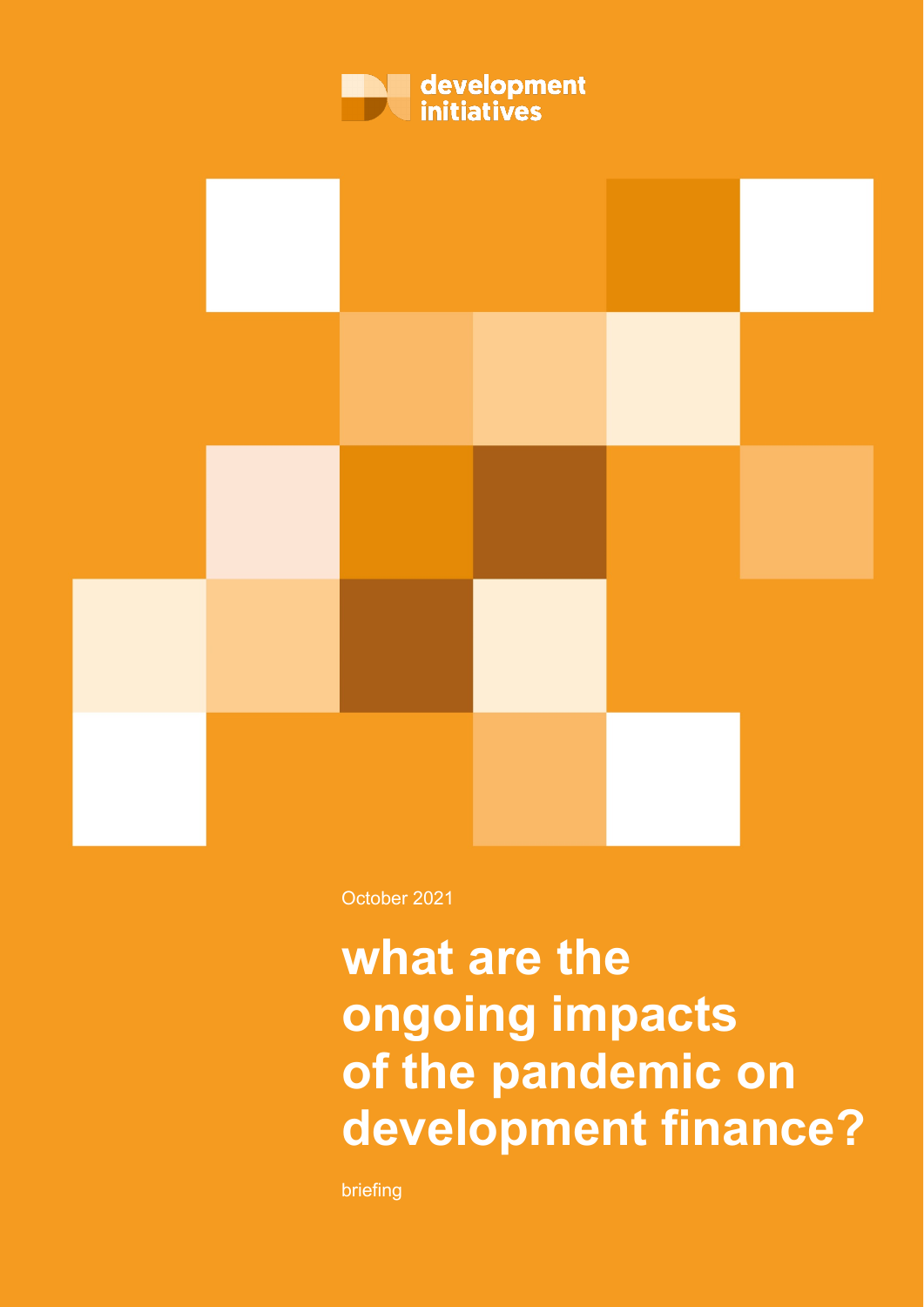# **Contents**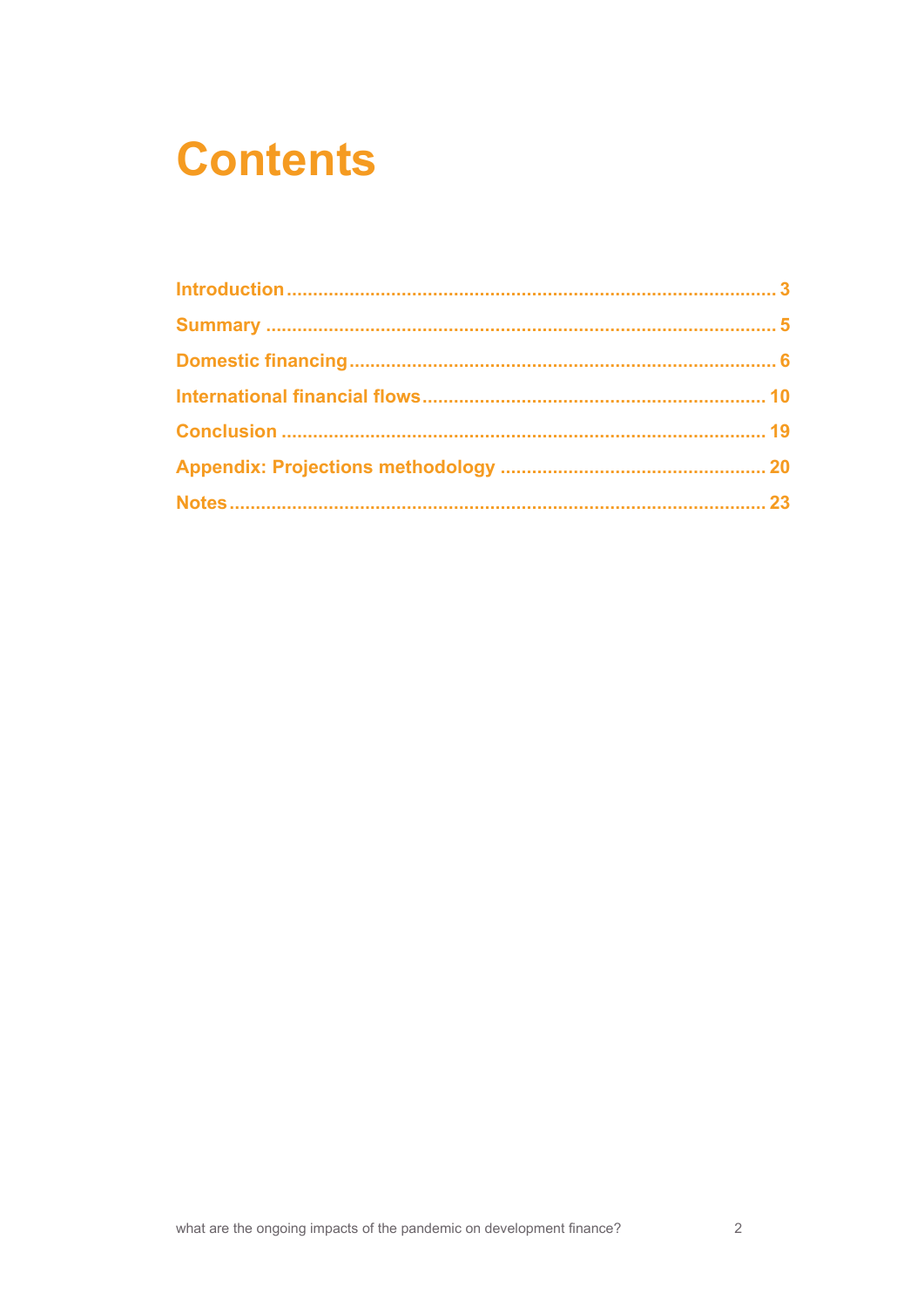# <span id="page-2-0"></span>**Introduction**

The Covid-19 pandemic is contributing to financing challenges in all countries. Countries face enormous pressure to tackle the public health emergency, fund growing social protection programmes and invest in recovery plans while continuing to work out their day-to-day and long-term priorities. The situation is particularly worrying in developing countries and more so in the places with the most poverty, such as least developed countries (LDCs) and fragile states. Many of these have lower domestic resources, less capacity to mobilise more at sufficient rates, and rely to a larger degree on international sources of finance.

This briefing aims to assess disparate trends and projections of different types of financing (domestic and international) up to 2025, contrasting pre- and post-Covid 2020 data while focusing on particular country groups. Understanding how the development finance landscape will continue to evolve – particularly in the countries with the highest levels of poverty – is critical. There are significant differences in the capacity to respond to the impacts of the crisis between different groups of countries – such as LDCs, small island developing states (SIDS), fragile countries and countries facing protracted crisis. This is accelerating the ['Great Divergence'](https://blogs.imf.org/2021/02/24/the-great-divergence-a-fork-in-the-road-for-the-global-economy/)<sup>[1](#page-23-0)</sup> and pushing the world further off track in meeting the Sustainable Development Goals (SDGs).

While so much is uncertain in such unprecedented times, we can use current economic projections and reforecasts in light of Covid-19 to estimate what the potential impact of the pandemic will be on financing for developing countries as a wider group and for different country groupings in the coming years. For official development assistance (ODA) specifically, which we focus on in this briefing, these projections have been developed in conjunction with a review of donor policy announcements and adjusted based on consultations with key experts including donor agencies.

This briefing unpacks those projections to evidence what the future is likely to hold and therefore where we need to focus our efforts to ensure the poorest people and countries are supported to manage the ongoing effects of the crisis.

### **An important note about the data in this paper**

The data used in this briefing comes from a variety of sources and covers different donors, time periods and country groupings. The decision on which data to use for each analysis shown is based on how methodologies were constructed and on the availability of data and information at the time of writing, as well as a prioritisation of focusing on larger donors.

On time periods, non-grant government revenue projections in this briefing extend to 2025 because this data is available from the International Monetary Fund (IMF) covering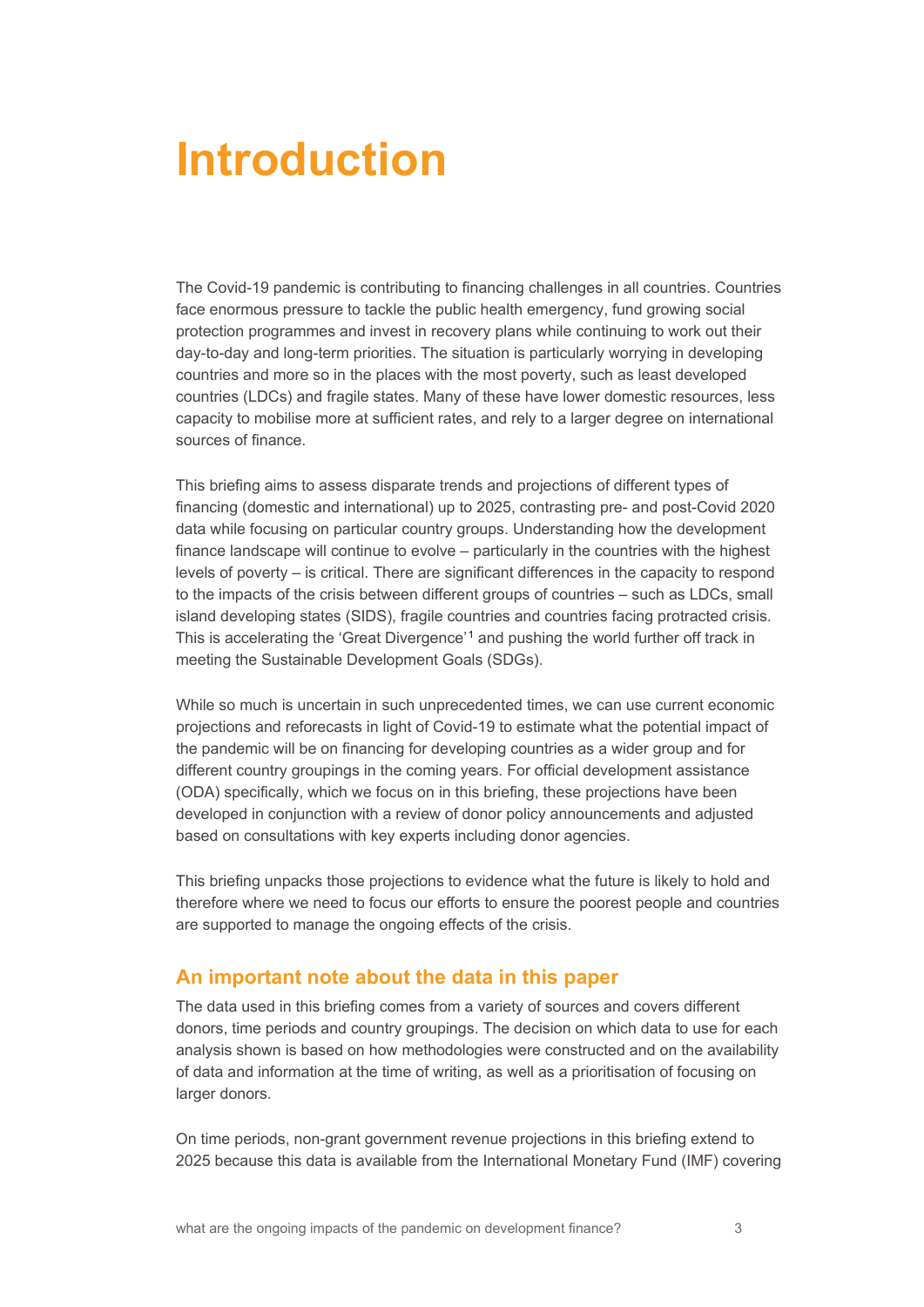that period, and similarly ODA projections here go to 2025 because IMF economic growth forecasts data has been used in constructing these. Meanwhile, international resource flows estimates on foreign direct investment (FDI), tourism and remittances extend just to the end of 2021 as they are based on existing evidence and 2019 and/or 2020 data (which is the latest available at the time of writing). Projecting these flows beyond this period, particularly at a disaggregated level, is uncertain.

On levels of aggregation, data on domestic expenditure and international resource flows are provided at the country level, enabling projections to be shown by a number of country groupings as well as individual country cases to be considered. Our methodology for ODA is based on 2020 ODA baseline data, which is provided at donor level. While this data allows us to see 2020 estimates on aid to LDCs, it does not provide other country groupings. Focus has been given to G7 donors and a handful of others, as the largest providers of ODA, to give the greatest coverage using a selection of donor countries.

For ODA projections we consider two scenarios (high growth and low growth); however, based on a review of donors' commitments and interviews with certain donors, we focus on the high-growth scenario as this seems to be the expected outcome at the time of writing. The ODA projection scenarios are based on the application of DAC donor ODA as a percentage of GNI ratios to forecasted GNI levels. The forecasted GNI data is based on the latest International Monetary Fund World Economic Outlook October 2021 data update. Estimates on projected ODA to GNI ratios (bespoke by donor) are used in the projected data to determine the high- and low-growth scenarios. The high-growth scenario is based on a number of key donors achieving policies outlined around meeting the ODA to GNI target in the future and all other donors maintaining the 2020 ODA to GNI ratio. The low-growth scenario is based on donor policy targets not being met and donors reverting to 2019 ODA/GNI targets where the 2020 ratio was higher than the 2019 one. For full details on the methodology used for the high- and low-ODA projection scenarios, see the Projections Methodology section on official development assistance in the Appendix.

The data shown in the paper up to 2025 for ODA and non-grant government revenue is based on projections and scenarios. The estimates shown up to 2021 for remittances, FDI and tourism are based on data of regional estimates applied to individual countries. This data should therefore be considered estimates.

Innovative aspects of the methodology applied in this paper include the analysis on country groups, the comparison between different sources of international and domestic finance and the input from consultations with key stakeholders on ODA projections, which to the best of our knowledge has not been done before.

For more information on coverage and approach, see the appendix: Projections methodology.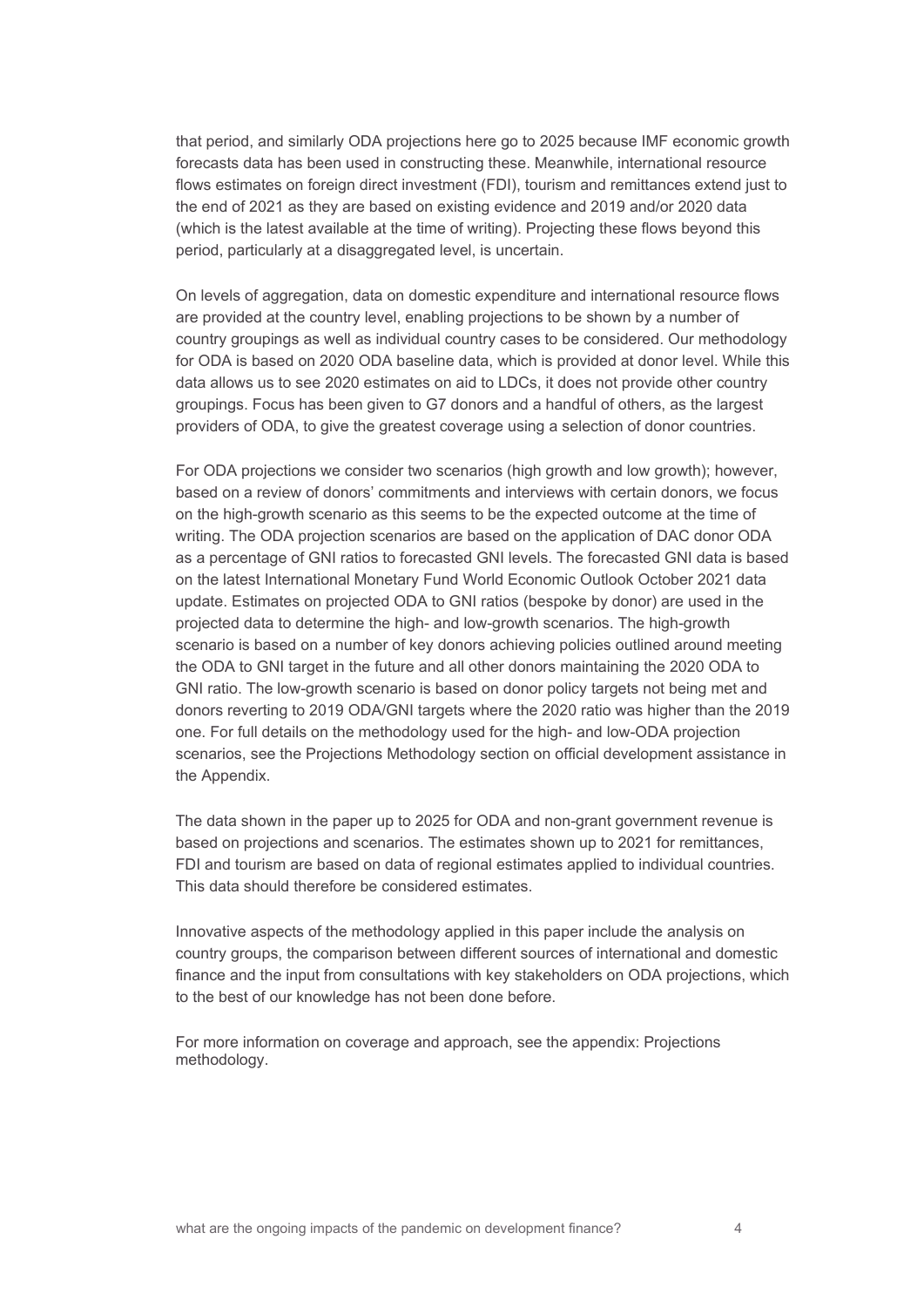# <span id="page-4-0"></span>**Summary**

## **Fragile states saw the largest decrease in non-grant government revenue between 2019 and 2020 (18%) and their projected growth by 2025 is lower than in developing countries overall**

• The projected growth in non-grant government revenue between 2020 and 2025 is at different levels for different country groupings varying between 32% and 48% over the five-year period. Of the country groupings in focus – LDCs, SIDS, fragile states and protracted crisis countries – LDCs are projected to have the highest growth between 2020 and 2025, at 48%.

## **ODA is projected to increase from 2020 into 2025, however support to the poorest countries has grown relatively slowly**

- In a high-growth scenario (where donors achieve high ODA to GNI ratios) total ODA could reach US\$185 billion in [2](#page-23-1)025, up from US\$157 billion in 2020.<sup>2</sup>
- However, ODA to the poorest countries has continued to grow more slowly than ODA to other developing countries even in the context of the pandemic. Since 2010 aid to fragile states and LDCs grew 17% and 16% respectively, while total aid grew by 24%.

## **The impact of the Covid-19 pandemic on a number of international flows going into developing countries will have a clear and pronounced effect on volume levels in 2021**

- To developing countries as a whole, tourism and FDI are estimated to decline between 2019 and 2021.<sup>[3](#page-23-2)</sup> Tourism is predicted to decrease by 71%, with levels showing a recovery in 2021. FDI is estimated to decline between 2019 and 2020 and further into 2021 (by 25% respectively). Remittances to all developing countries are estimated to have declined by 1% between 2019 and 2020, before recovering in 2021 with a 3.2% increase.
- In LDCs, only remittances are estimated to increase between 2019 and 2021, and only by 4%.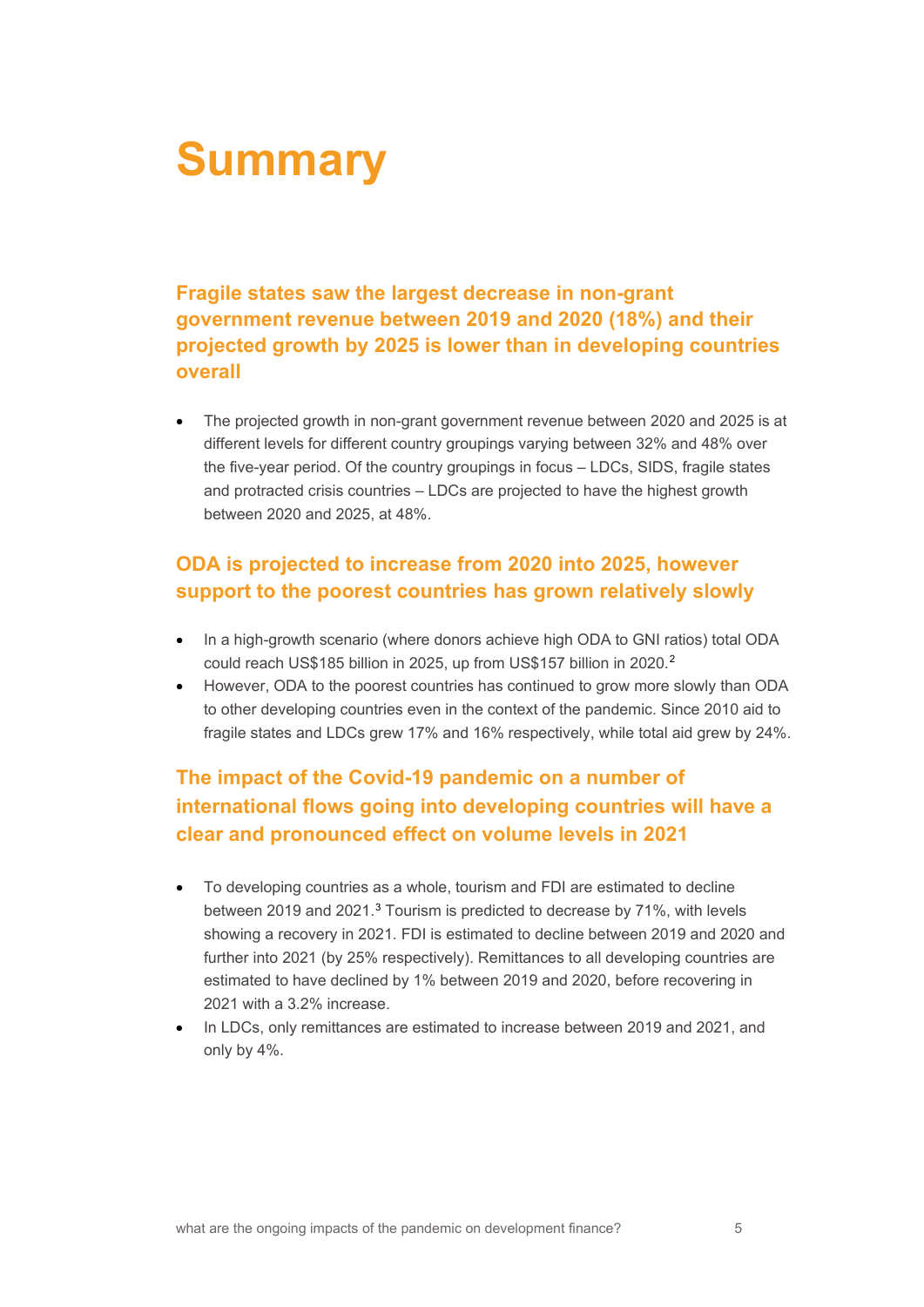# <span id="page-5-0"></span>**Domestic financing**

Domestic resources are the primary source of finance in developing countries and are a key driver in country-level investments to end poverty and support the recovery from the Covid-19 pandemic*.* However, compared to high-income countries, domestic revenues in developing countries and in particular groups (such as LDCs and fragile states) have taken a serious hit in 2020 and recovery is likely to take time. Low domestic resources in the poorest countries leave significant funding shortfalls to respond to the poverty challenge and support critical SDGs.

## **Non-grant government revenue fell by 7% in developing countries between 2019 and 2020, a greater percentage decrease than in high-income states (5%)**

**Figure 1: Government revenue (non-grant) for developing and high-income** 



**countries, 2010–2025**

Source: Development Initiatives (DI) based on International Monetary Fund (IMF) Article IV Notes: Countries for which no government revenue data is available in any year from 2010 onwards have been excluded.

- Domestic public finance in developing countries decreased in 2020, but projections show a recovery back to 2019 levels by 2022.
- Between 2020 and 2025 non-grant government revenue from developing countries is projected to grow at a faster rate than in high-income countries (33% compared to 15%); this follows pre-pandemic trends where between 2015 and 2019 non-grant government revenue grew by 19% in developing countries and 8% in high-income countries.

what are the ongoing impacts of the pandemic on development finance? 6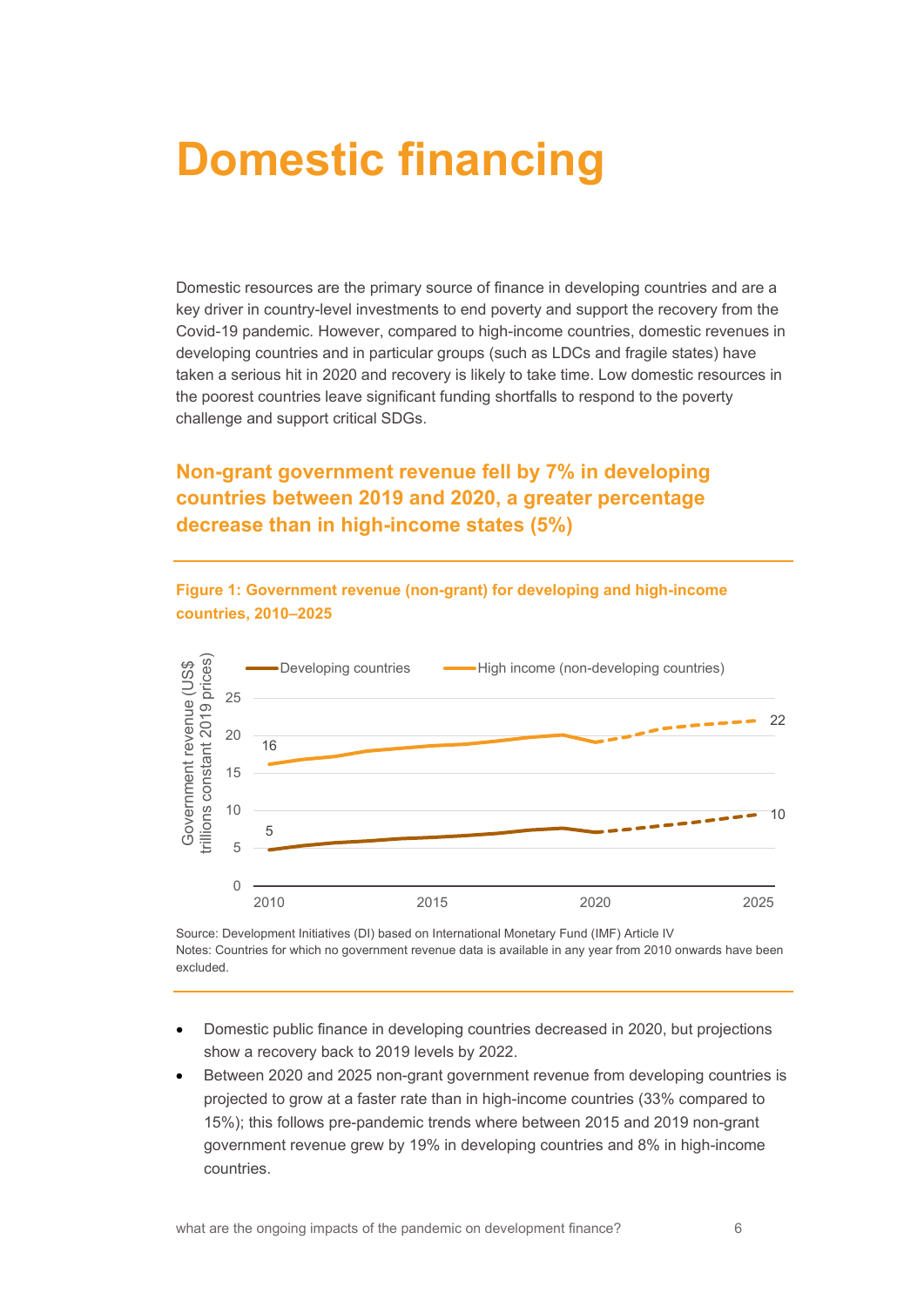- However, the availability of government revenue per capita remains significantly higher in high-income countries than in developing countries. In 2020 per capita government revenue in high-income countries was US\$14,050, over 12 times larger than per capita non-grant government revenue in developing countries of US\$1,130.
- Furthermore, even though the post-2020 growth in developing countries may be higher, the impact of the 2020 decreases will likely be felt long term and sufficient acceleration to catch up to other countries is unlikely. A lack of fiscal space, limited access to financing and pre-existing vulnerabilities together with low vaccine coverage in developing countries increase the likelihood of a great divergence. According to IMF analysis most low-income countries (58 of 69) are not expected to reach their pre-Covid convergence path by 2025.[4](#page-23-3)

## **Fragile states saw the largest decrease in non-grant government revenue between 2019 and 2020 (18%) and their projected growth by 2025 is lower than in developing countries overall**





Source: DI based on IMF Article IV, Organisation for Economic Co-operation and Development (OECD) and UN Note: Groups of countries shown are based on categories made by respective sources for each country group. LDCs: least developed countries, as classified by the UN, are low-income countries with severe structural impediments to sustainable development. SIDS: small island developing states. SIDS are a distinct group of 38 UN member states and 20 non-UN members/associate members of UN regional commissions that face unique social, economic and environmental vulnerabilities. Fragile states are based on the OECD's States of Fragility 2020 report. Protracted crisis countries are based on DI's definition of countries with five or more consecutive years of UN-coordinated appeals. Countries with missing data across any of the 2015–2025 time period are not included in the chart.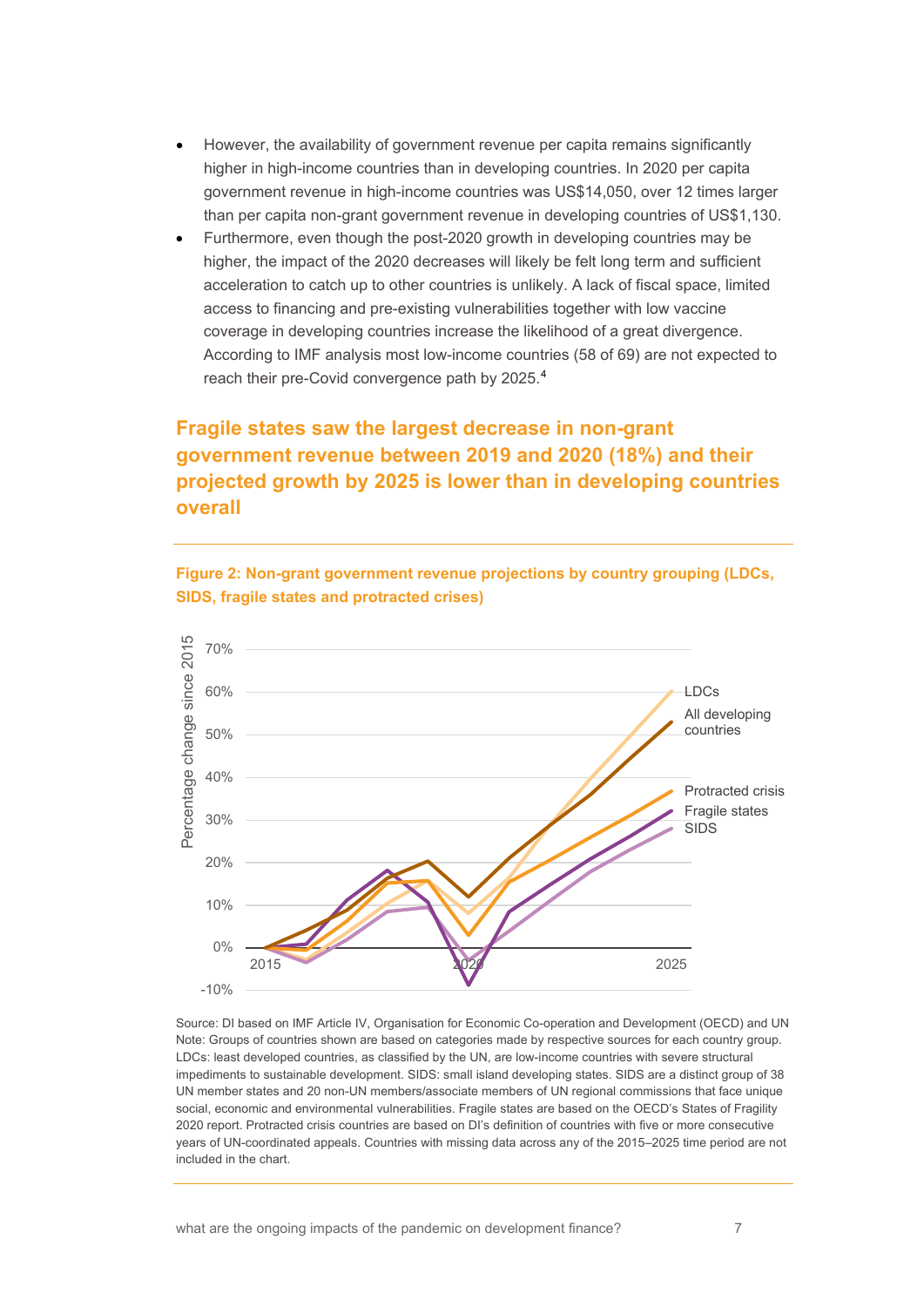- Growth projections suggest that while domestic financing in all groupings was impacted in 2020, they are all expected to recover fairly quickly with their growth predicted to accelerate back past pre-pandemic levels.
- The projected growth in non-grant government revenue between 2020 and 2025 is at different levels for different country groupings. Of the country groupings in focus – LDCs, SIDS, fragile states and protracted crisis countries – LDCs are projected to have the highest growth between 2019 and 2025, at 38%. LDCs also showed the lowest fall, among country groupings, in revenue levels between 2019 and 2020, at 6.7%.
- Before the pandemic the disparity in growth rates across the different country groupings was not as wide as the period between 2020 and 2025. SIDS and fragile states recorded the lowest growth rate between 2015 and 2019 of the focus country groups (10% and 11%, respectively), and LDCs and protracted crisis countries both recorded 16%. Between 2020 and 2025 the growth rates range between 32% (SIDS) and 48% (LDCs), with other groupings between this range.
- LDCs have seen a return to pre-pandemic growth in 2021 while fragile states, protracted crisis countries and SIDS will not see a return until 2022.
- Fragile states saw the largest decrease between 2019 and 2020 in non-grant government revenue, of 18%, and are not projected to see positive growth on 2019 levels until 2022. Their growth by 2025 (from 2019) (19%) remains lower than among developing countries overall (27%). Fragile oil-exporting countries were expected to be hit hard by the pandemic and due to a collapse in the price of oil, which they depend on for their exports and revenues. [5](#page-23-4)
- SIDS are forecast to grow by 28% between 2015 and 2025 and recorded the lowest growth rate in both the pre- and post-pandemic periods. SIDS face a challenging Covid-19 recovery, with tourism expected to take up to four years to recover to levels seen in 2019 and trade levels also impacted.<sup>[6](#page-23-5)</sup>
- The trend for a country grouping is driven by the data for all individual countries forming the group. Patterns of change are not uniform across all countries, and countries with larger volumes of non-grant government revenue can often play a greater part in shaping the overall trend for a group.
- For example, in LDCs, projected increases between 2020 and 2025 from Ethiopia (85%), Bangladesh (72%) and Angola (28%) can have a more pronounced effect on overall volumes due to the relative size of these economies. However, the vast majority of LDCs (39 of 47) have a growth rate of over 20% between 2020 and 2025, while only four countries have negative projected growth over the period (Chad, Timor-Leste, Tuvalu and Zambia).
- Of fragile states a diverse group containing 57 countries (52 with data available on government revenue) – the vast majority report a positive projected growth rate between 2020 and 2025, with only 5 showing a negative rate (Chad, Congo, Equatorial Guinea, Zambia and Zimbabwe). Zooming into individual countries, key drivers of the aggregate decreases in non-grant government revenue in fragile states following the pandemic include Iraq, Libya and Nigeria. Together these accounted for 72% of the overall decline in non-grant government revenue in fragile states between 2019 and 2020. Meanwhile Mozambique, the Solomon Islands, Sudan and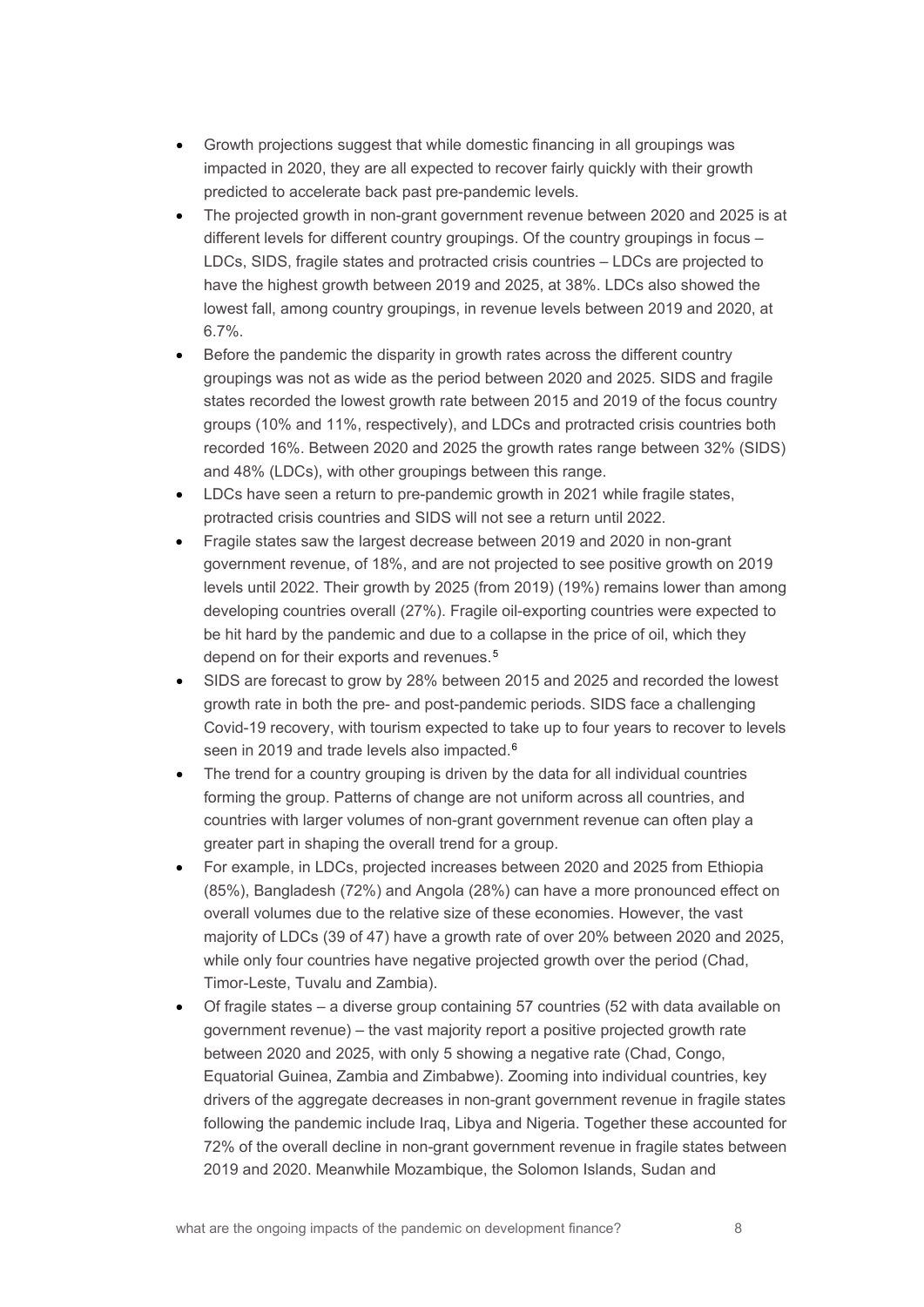Zimbabwe also recorded notable decreases in non-grant government revenue in the same period.

- Of the 36 countries classified as both fragile and LDCs, the vast majority (34) record positive projected growth rates between 2020 and 2025.
- Between 2019 and 2020 the majority of fragile states and LDCs saw declines in government revenues. For fragile states, most saw a decline in government revenues between 0 and 30% between 2019 and 2020, while outliers such as Libya, Sudan and Zimbabwe saw greater decreases (65%, 40% and 68% respectively).
- While the forecasts suggest a recovery to pre-Covid levels of non-grant government revenue by 2025 for all country groupings, the pandemic has adversely impacted significant volumes of government revenue which would likely have resulted in greater growth in a scenario without Covid-19.[7](#page-23-6) Furthermore, while domestic financing is expected to recover over the coming years in the countries of greatest poverty, it starts from such a low base that despite high growth rates, divergence in absolute per capita terms will continue. The IMF estimates that US\$200 billion is needed to step up the spending response to the pandemic while an additional US\$250 billion would accelerate convergence to advanced economies.<sup>[8](#page-23-7)</sup>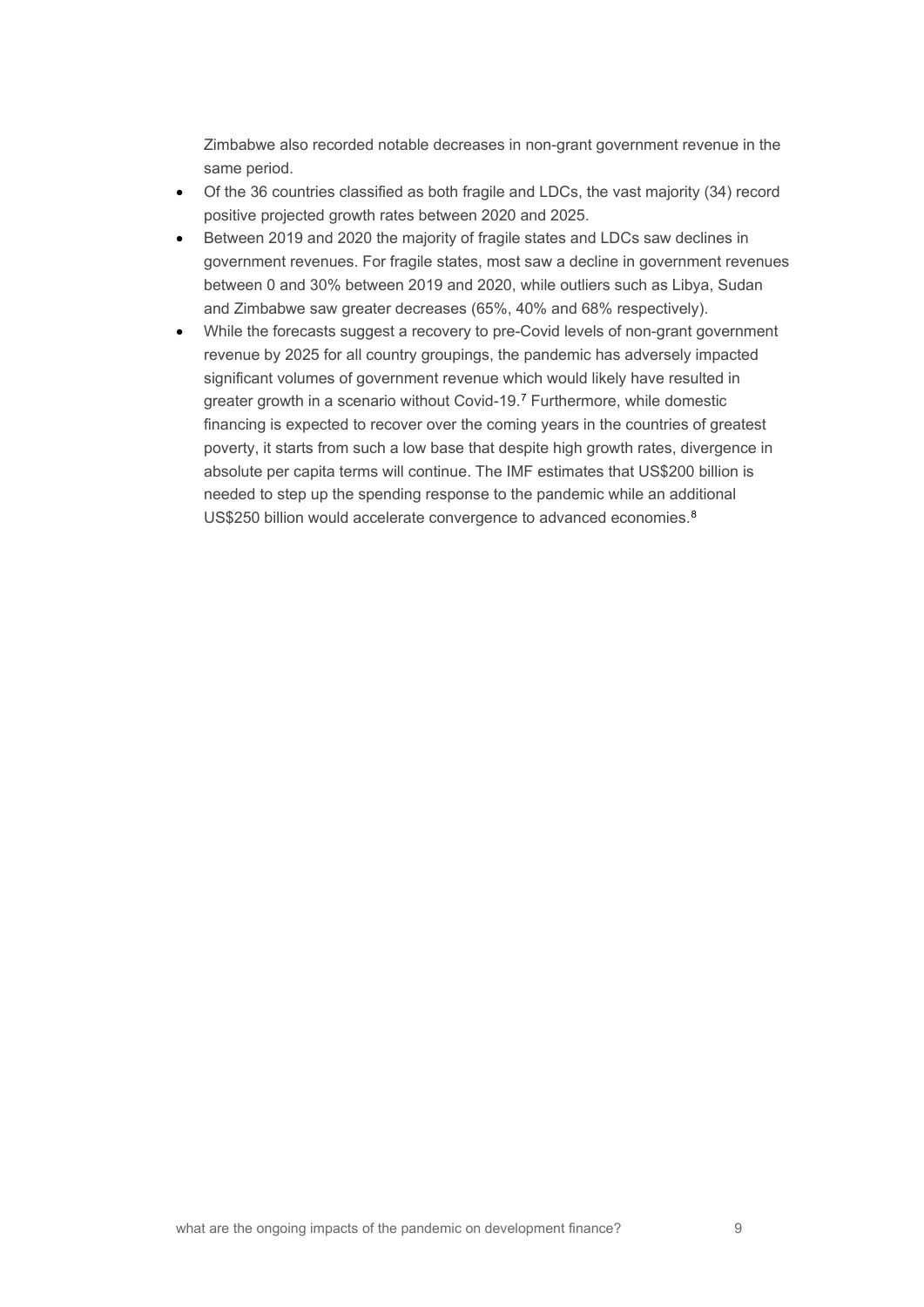# <span id="page-9-0"></span>**International financial flows**

The impact of the Covid-19 pandemic on a number of international flows going into developing countries will have a clear and pronounced effect on volume levels in the future, constraining the finance available to respond to the crisis and finance development in the countries with the highest levels of poverty.

Remittances are an important source of finance in developing countries – particularly in supplementing and increasing income at household level. Tourism is another major source of international financing, and has clearly taken a significant hit during the pandemic. For economies that rely on one form of economic activity and income, like tourism, this will have a harsh impact with jobs and livelihoods lost as well as critical domestic revenue. The uncertainty caused by the pandemic has also anticipated reduced growth in FDI, particularly in the poorest countries where markets are increasingly unpredictable and there is reduced risk tolerance of private investments

The pandemic has underlined and strengthened the critical role of ODA in sustainably building the resilience of the people living in the greatest poverty and most left behind. Aid will be fundamental part of financing the recovery in the short to medium term, particularly in places where poverty is greatest. In these places domestic resources are lower and international flows limited, while ODA plays a critical role in supporting the recovery of basic services and goods, more so than in other countries.

This section looks at estimates in international financial flows up until 2021 and allows a perspective on how the Covid-19 pandemic has impacted these flows. It also explores projection scenarios of aid up to 2025 based on potential donor allocation scenarios.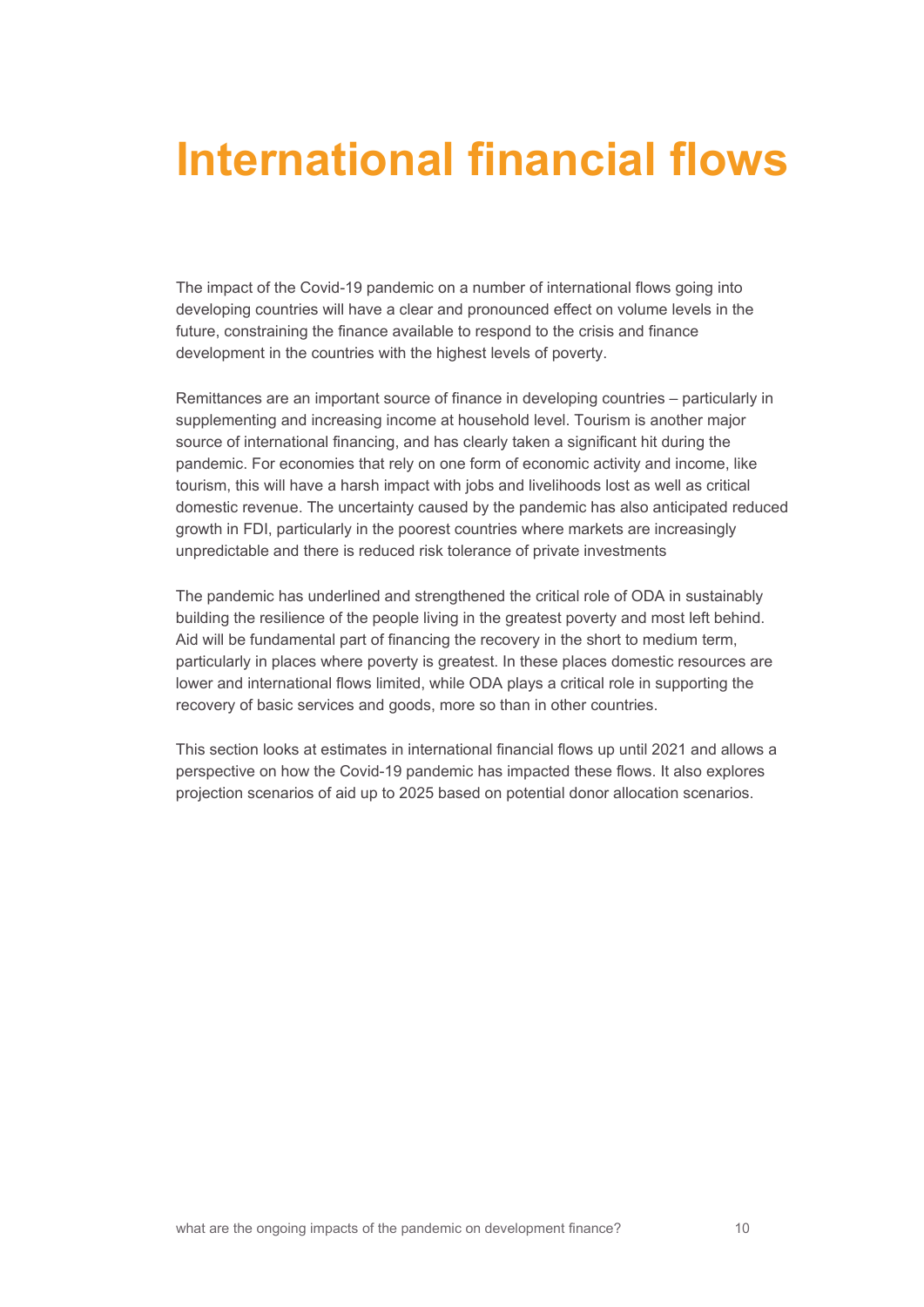## **ODA and remittances to developing countries are estimated to increase while FDI and tourism are projected to decrease by the end of 2021**



#### **Figure 3: International resource flows to developing countries, 2019 and 2021**

Source: DI based on IMF, World Bank, OECD Development Assistance Committee (DAC) and UN Conference on Trade and Development (UNCTAD)

Notes: 2020 values for tourism are DI estimates and 2021 values for all flows are DI estimates.

- Tourism and FDI to developing countries are all estimated to decline between 2019 and 2021. Tourism receipts are projected to decrease by 60–80% in many developing countries between 2019 and 2020, and reduce still further into 2021 – to over [9](#page-23-8)0% in some cases.<sup>9</sup>
- FDI is projected to fall between 2019 and 2020 and further decline into 2021 (by 25%).
- Remittances to all developing countries are estimated to have fallen by 1% between 2019 and 2020, before recovering in 2021 with a 3.2% increase.
- ODA is predicted to grow between 2019 and 2021 by 6.8% under a high-growth projection scenario and fall by 2% in a low-growth projection scenario. For details on the methodology used for the high- and low-ODA projection scenarios, see the Projections Methodology section on official development assistance in the Appendix.
- In developing countries, tourism and FDI represented substantial resource flows in 2019: the two flows were each over two and a half times the size of ODA in 2019. The cumulative decrease of these flows between 2019 and 2021 is close to a trillion dollars (US\$835 billion), over five times ODA in 2019.
- In LDCs, ODA is projected to fall between 2019 and 2021 from US\$47 billion to US\$44 billion, while FDI and tourism are also estimated to decline. ODA to LDCs is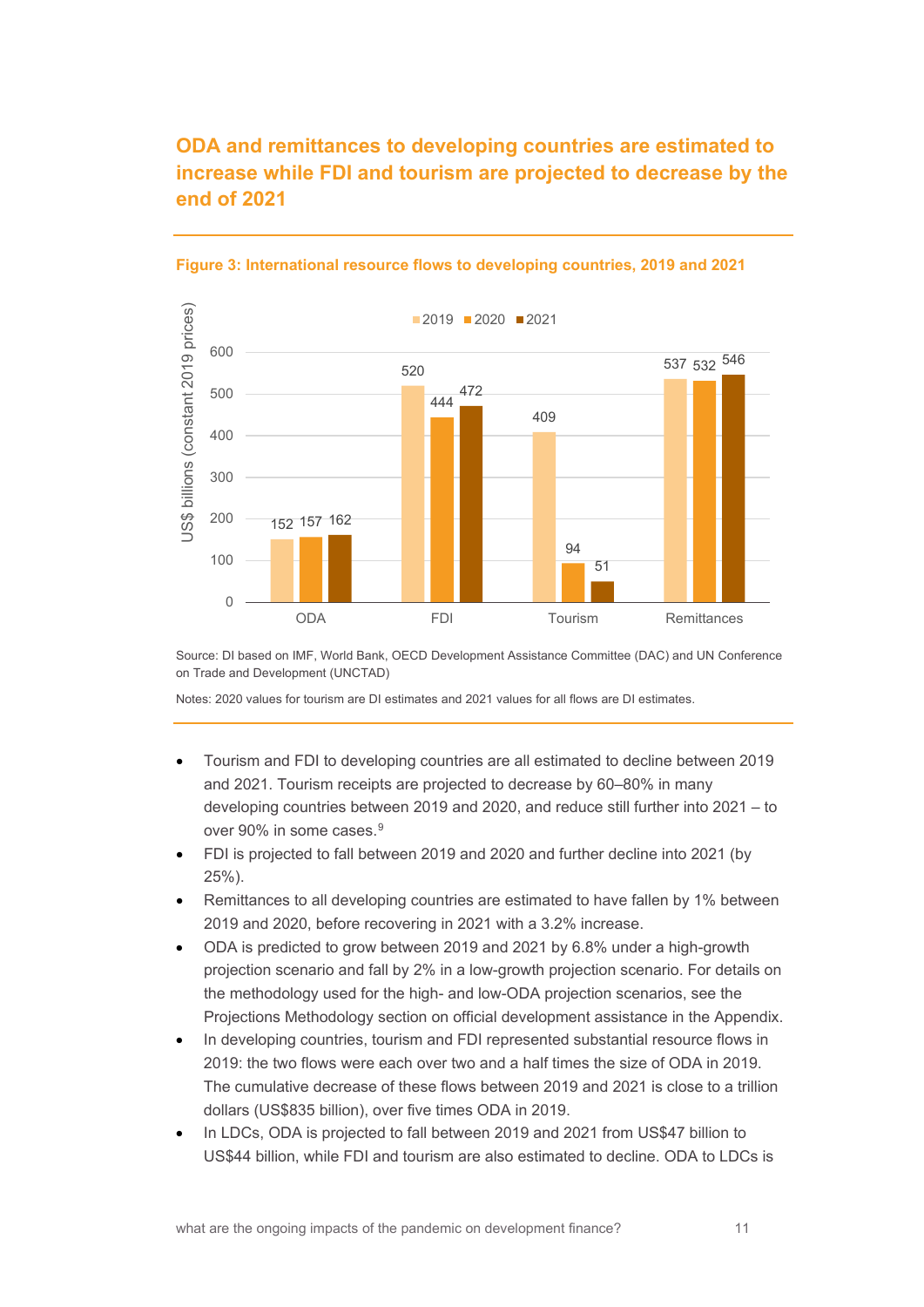based on the methodology of factoring an estimate for bilateral and imputed multilateral ODA. The estimate for imputed multilateral ODA to LDCs decreasing in 2020 and 2021 is a driver of the decrease shown in total ODA to LDCs.

- The cumulative decrease of FDI and tourism flows to LDCs between 2019 and 2021 is US\$44 billion, approximate to ODA levels in 2019.
- In LDCs, remittances are estimated to increase from US\$51 billion to US\$53 billion.
- In fragile states, tourism revenue is estimated to have decreased by 69% between 2019 and 2021, from US\$33 billion to US\$10 billion and FDI in fragile states is estimated to have fallen from US\$42 billion in 2019 to US\$34 billion in 2021 (a 19% decrease). Remittances in fragile states are estimated to fall 0.7% from 2019 into 2020 before recovering by 3.2% in 2021 to reach an all-time high.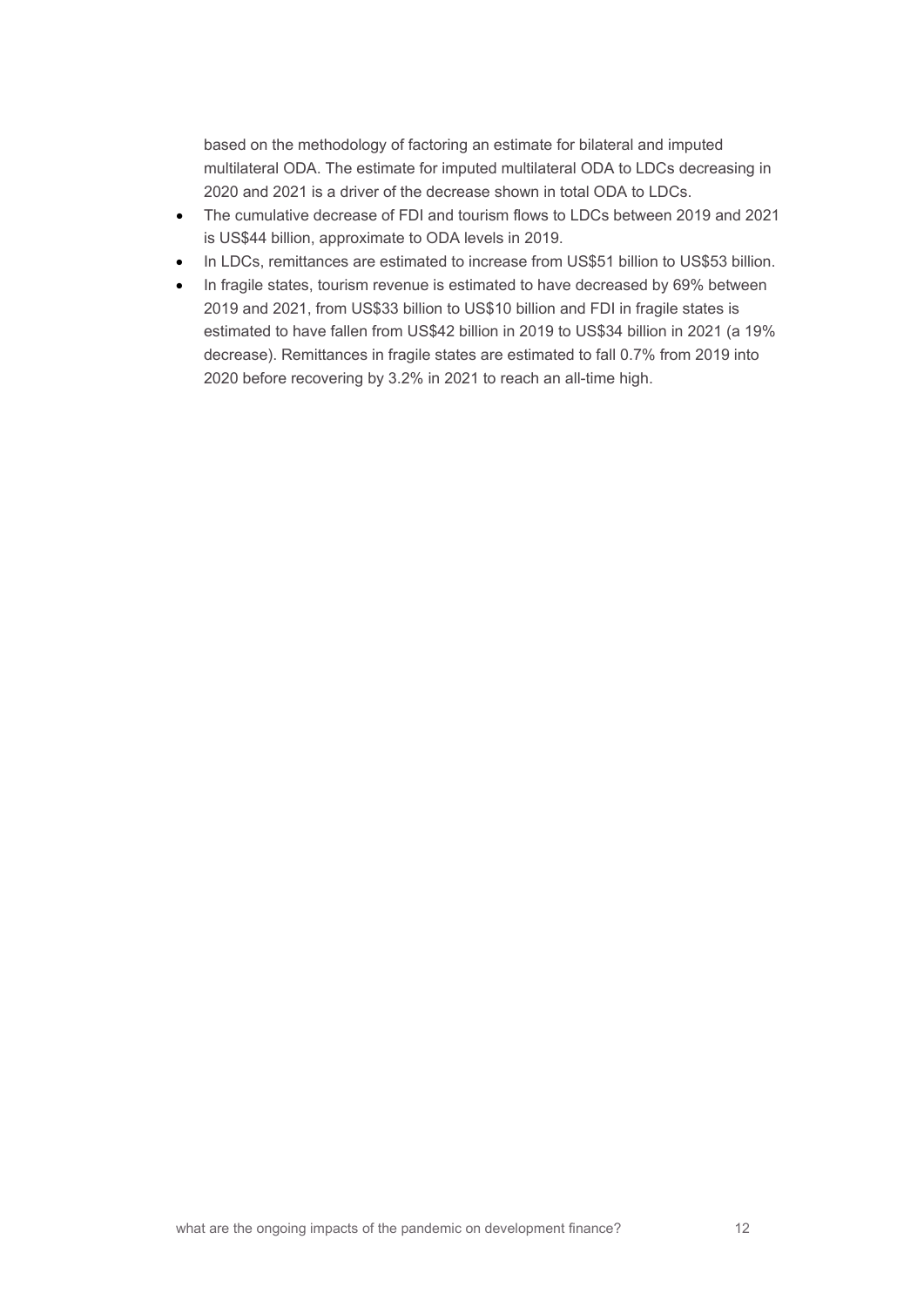### **Global ODA has increased slightly in 2020 and is projected to increase by between 7 and 21% by 2025**



#### **Figure 4: ODA from 2015 to 2020, with projections to 2025**

Source: DI based on OECD, IMF (WEO) and government sources

Notes: ODA pre-2017 is net, and 2017 and onwards is based on grant equivalents. Dotted lines indicate projected data. Projections methodology: high-growth scenario projections based on 2020 ODA/gross national income (GNI) rates maintained and applied to projected GNI. The low-growth scenario is based on 2019 ODA/GNI rate maintained where the 2019 ratio is higher than the 2020 ratio. Adjustments for policy statements on future ODA/GNI ratios have been used for France, Ireland, Sweden and the UK. Projected GNI is calculated by using forward-looking gross domestic product (GDP) growth rate figures from the IMF applied to GNI levels. One caveat is in cases where a future shock to GDP and/or GNI would cause a divergence to the estimates; this can be notably applicable in cases where countries face a significant difference between GDP and GNI and one of the measures is affected.

- ODA is projected to increase from 2020 into 2025. The low-growth scenario sees ODA reaching US\$163 billion in 2025 from US\$157 billion in 2020 (or growing 4% in that six-year period), while the high-growth scenario sees ODA reaching US\$185 billion in 2025, from US\$157 billion in 2020 (or growing 18%).
- Certain donors may see policy shifts which will impact the volume of their aid. The projections include a decrease in the UK's ODA in 2021, with levels based on the UK providing 0.5% of ODA as a percentage of gross national income (GNI) in this year and forward to 2024. The low-growth UK aid scenario sees ODA maintained at 0.5% in 2025 while the high-growth scenario sees ODA increase to 0.7% in 2025.
- The high-growth scenario factors in the potential for France to hit the 0.7% ODA to GNI target by 2025 and for Ireland to hit this by 2030.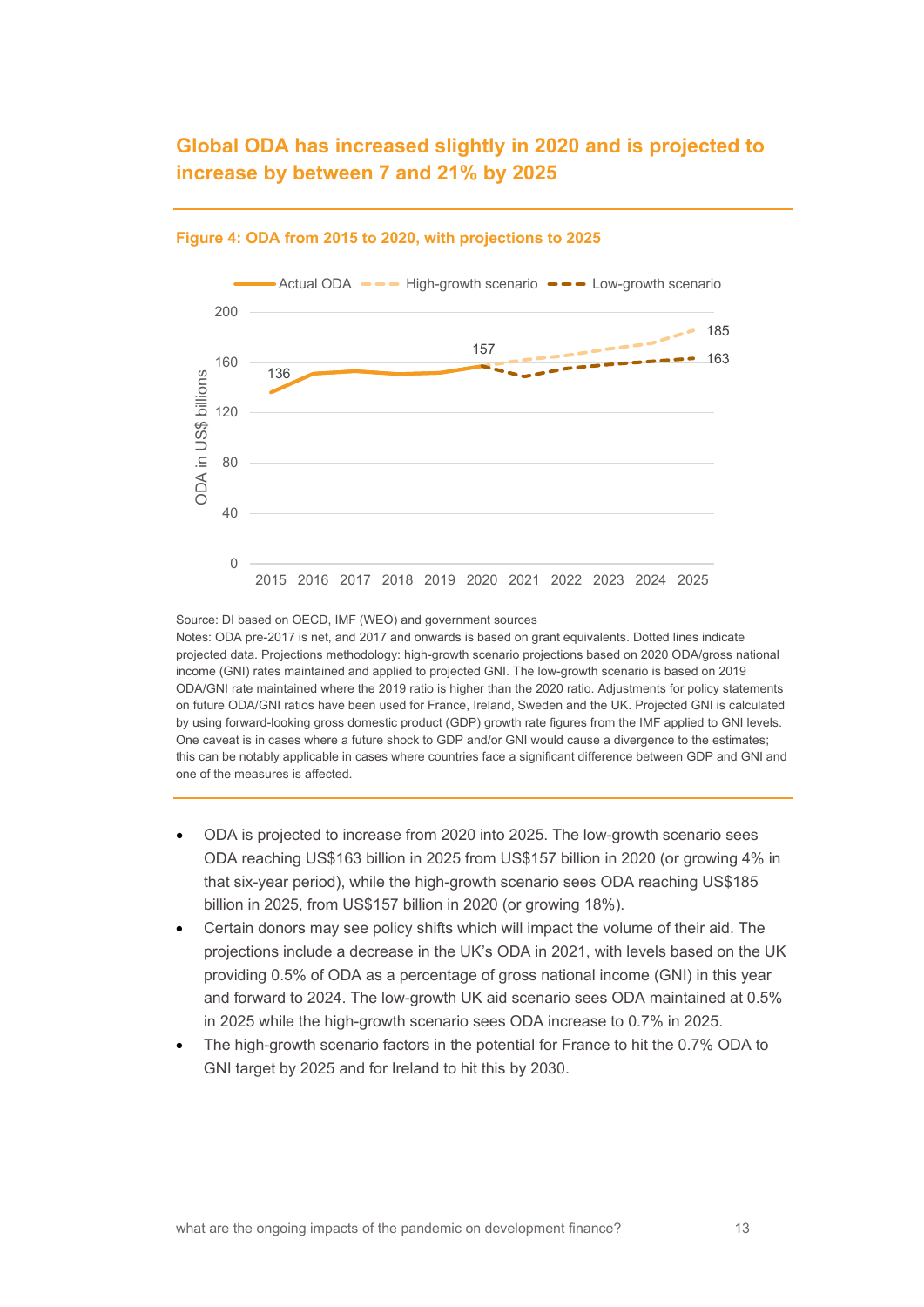## **In a high-growth scenario there is a general rising trend in ODA for G7+ donors between 2015 and 2025**



**Figure 5: Projections of ODA levels in key donors, 2015–2025**

Source: DI based on OECD, IMF (WEO) and government sources Notes: ODA pre-2017 is net, and 2017 and onwards is based on grant equivalents. Dotted lines indicate projected data. Projections methodology is based on the high-growth scenario used in the figure above. Adjustments on future ODA/GNI ratios have been used for France, Ireland, Sweden and the UK based on policy statements and key informant interviews. Projected GNI is calculated by using forward-looking GDP growth rate figures from the IMF applied to GNI levels. One caveat is in cases where a future shock to GDP and/or GNI would cause a divergence to the estimates, this can be notably applicable in cases where countries face a significant distance between GDP and GNI and one of the measures is affected. For further details, see appendix.

- Looking into the high-growth scenarios of selected donor projections at the individual donor level we see a general rising trend for most, with France and possibly Japan surpassing the UK in 2022.
- The UK stands out here as one of the very few major donors making cuts in 2020 and already announced for 2021 too (US\$2.1 billion in 2020).
- The high-growth scenario shows increases from all nine focus country donors between 2020 and 2025.
- The low-growth scenario shows decreases for six of the donors between 2020 and 2021: Canada, Germany, Japan, Sweden, the UK and the US.
- The low-growth scenarios for these focus donors also shows decreases in volumes of ODA from Germany, Sweden and the UK over the longer period of 2020 to 2025.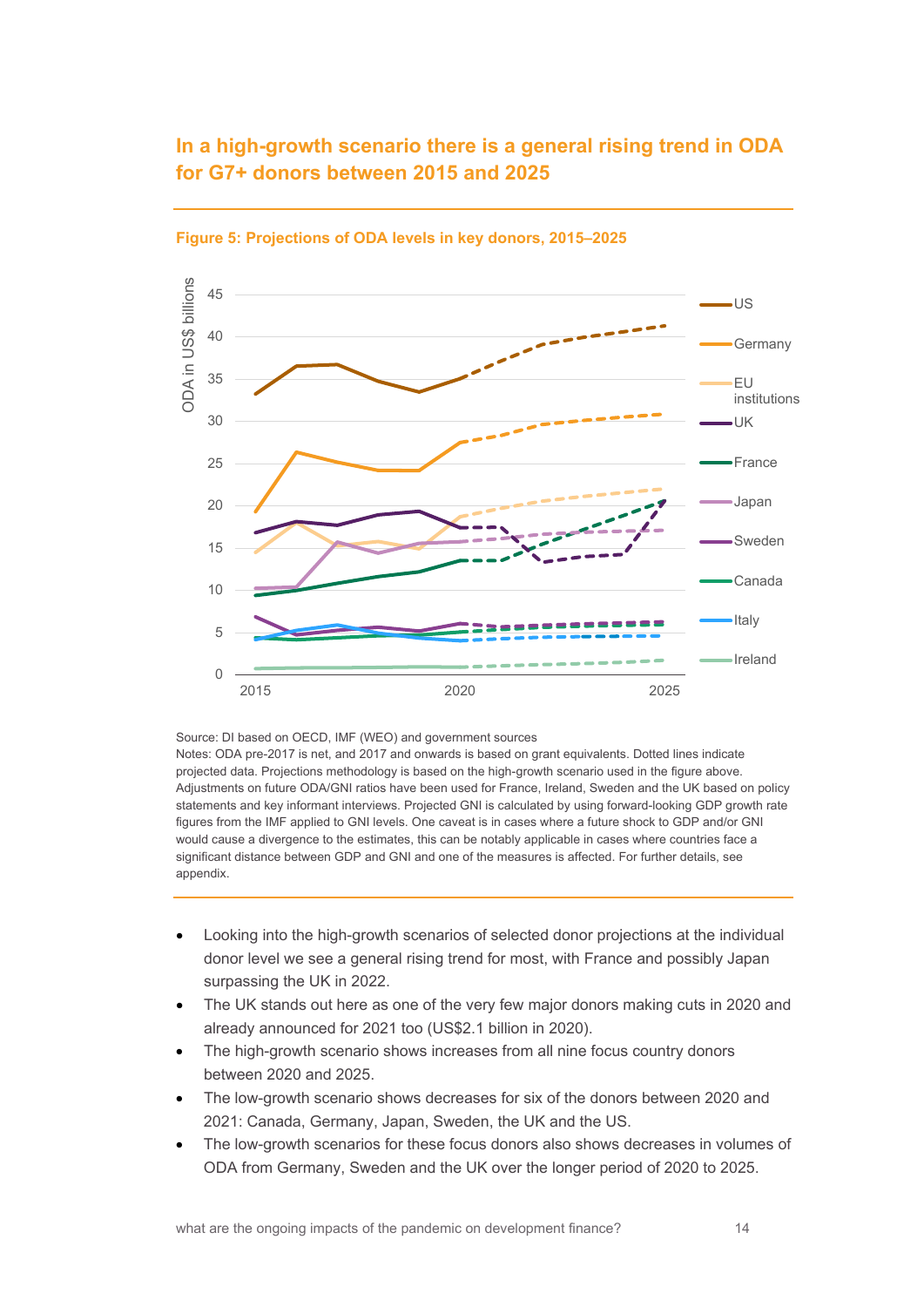

**ODA to LDCs, sub-Saharan Africa and fragile countries has** 





Source: OECD DAC Creditor Reporting System Notes: ODA is disbursements from DAC donors and multilateral organisations.

- ODA to the countries with the highest poverty levels has continued to grow more slowly than ODA to developing countries as a whole. Since 2010 aid to fragile states and LDCs grew 17% and 16% respectively while total aid grew by 24%.
- Aid to specific countries in the form of country allocable aid grew at a slower rate than aid which is not allocated to a specific country or region (17% versus 53%). This is behind some of the growth difference between aid to individual countries and all ODA.
- This trend is projected to continue. Bilateral aid grew at a lower rate to LDCs than to all developing countries between 2019 and 2020 (from US\$33.0 billion to US\$33.6 billion at 1.8% compared to 3.5% for all developing countries). Meanwhile aid to LDCs from OECD Development Assistance Committee (DAC) donors (including imputed multilateral aid) is estimated to have decreased from US\$46.6 billion in 2019 to US\$44.1 billion in 2021.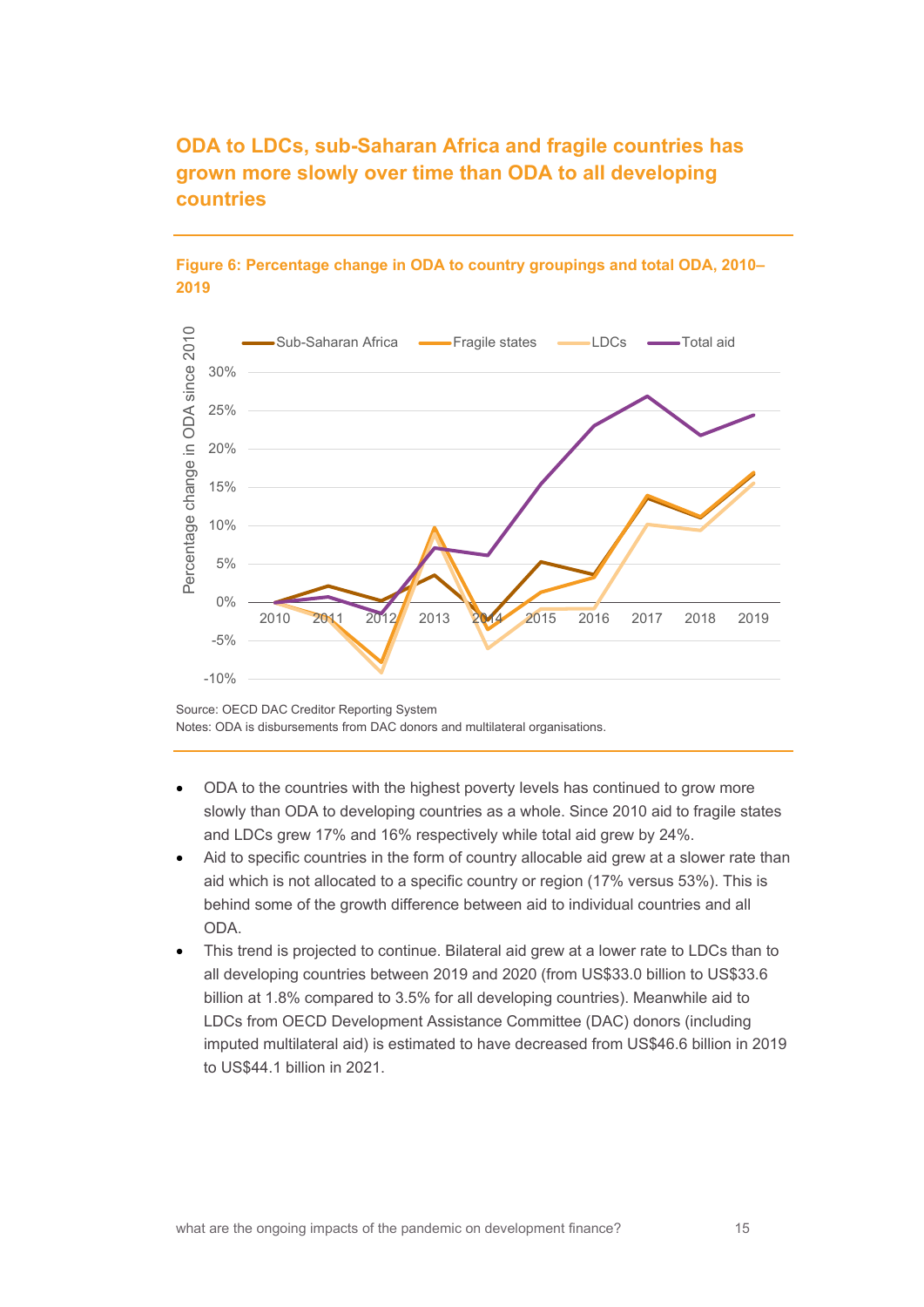### **FDI to all developing countries is projected to fall by 25% in 2021**



#### **Figure 7: Estimates of FDI for all developing countries, LDCs and fragile states**

#### Source: DI based on UNCTAD

Notes: Country-level projection estimates were made by taking regional estimates and using examples of specific countries that UNCTAD named in the *Investment Trends Monitor, January 2021* (available at: [https://unctad.org/system/files/official-document/diaeiainf2021d1\\_en.pdf\).](https://unctad.org/system/files/official-document/diaeiainf2021d1_en.pdf) This report was used to refine the estimates for any unnamed countries.

- Between 2010 and 2019, FDI to all developing countries increased by 8%, from US\$481 billion to US\$520 billion.
- FDI to all developing countries fell from US\$520 billion in 2019 to US\$444 billion in 2020, or by 15%. In 2021, FDI to all developing countries is estimated to have increased by 8% in a recovery to US\$472 billion (9% lower than 2019 levels).
- FDI to LDCs fell by 21% between 2015 and 2019, and by a further 11% between 2019 and 2020 from US\$28 billion to US\$25 billion. Levels then increased by 6% in 2021 to US\$27 billion. Covid was linked to the decline in FDI to LDCs as they remain heavily concentrated in the extractive industries, however, several LDCs have undergone steps to facilitate investment. [10](#page-23-9)
- FDI in fragile states fell from US\$42 billion in 2019 to US\$38 billion in 2020 (a 14% decrease). Between 2020 and 2021, FDI to fragile states is estimated to have increased by 5% (recovering to US\$40 billion). FDI to fragile states decreased between 2010 and 2019 and the estimated decline into 2021 represents a return to levels as they were about two decades ago. The length of this contraction in investment in all developing countries is harder to predict due to the considerable uncertainty but the loss of already limited resources will clearly have long-term effects. While there is a recovery in 2021 on 2020 levels for all country groupings, levels are still down for developing countries as a whole: 9% in 2021. This impact is not quite as pronounced in fragile states (3%) and LDCs (5%).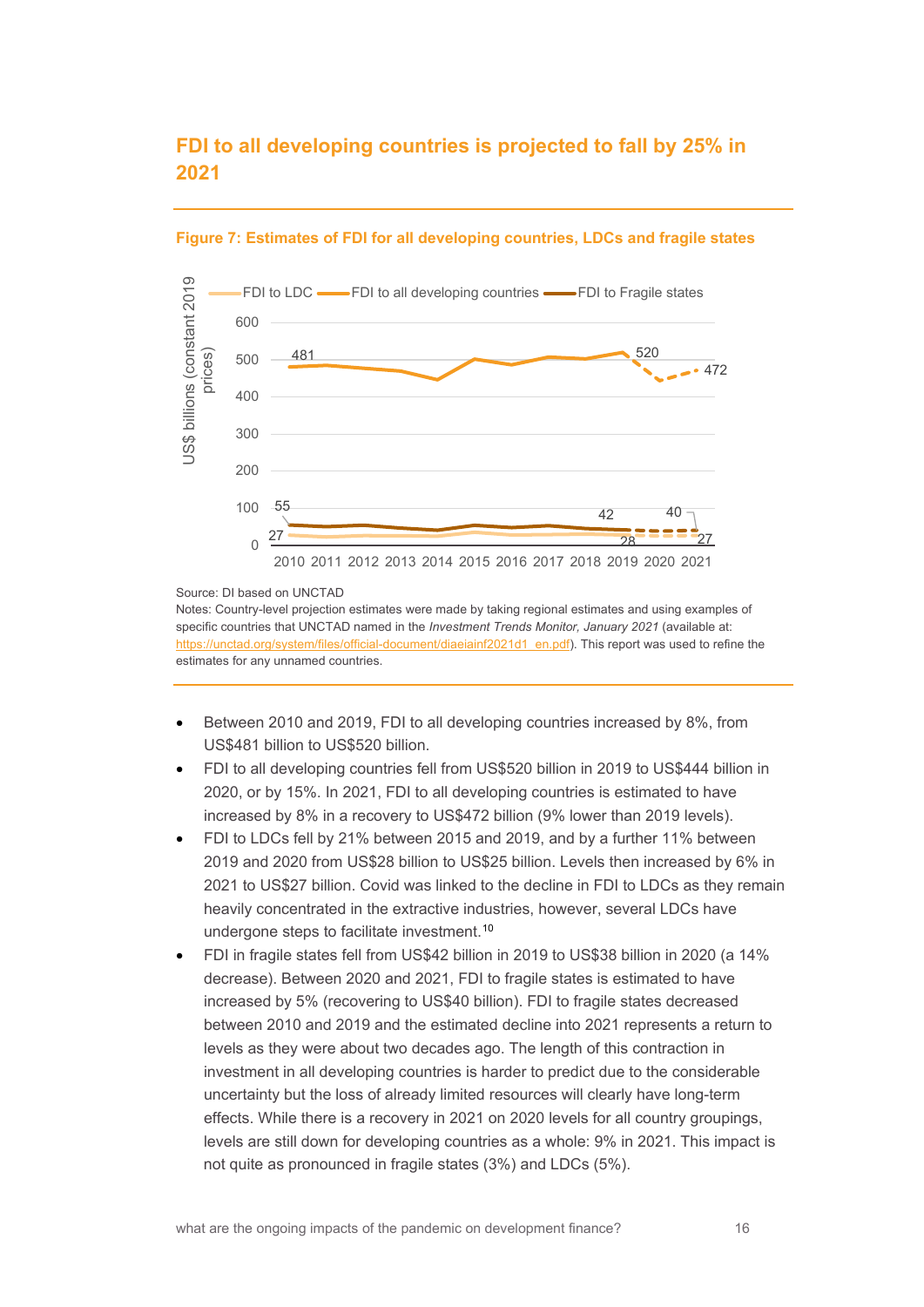## **Remittances are estimated to narrowly increase between 2019 and 2021 in developing countries, LDCs and fragile states**



### **Figure 8: Estimates of remittances for all developing countries, LDCs and fragile states**

Source: DI based on World Bank Notes: Estimates based on regional projections for 2020–2021.

- Since 2010 remittances to all developing countries, LDCs and fragile states have been a growing source of international finance. The volume of remittances in developing countries as a whole grew by 50% between 2010 and 2019.
- Remittances are estimated to decline by 1% between 2019 and 2020 before rising by 2.7% in all developing countries into 2021.
- In LDCs, remittances are estimated to have grown by 1% between 2019 and 2020 before rising a further 3.2% into 2021.
- Remittances have been a growing resource in fragile states over the last decade, increasing by 56% from US\$75 billion in 2010 to US\$117 billion in 2019. Since 2010, remittances had grown year on year in fragile states, before falling by 0.7% from 2019 into 2020. As such, the relative impact on already lower incomes in fragile states is likely to have a more serious effect on people's ability to cope directly, with broader implications for the economy. However, remittances are expected to recover in 2021 by 3.2% to an all-time high of US\$120 billion.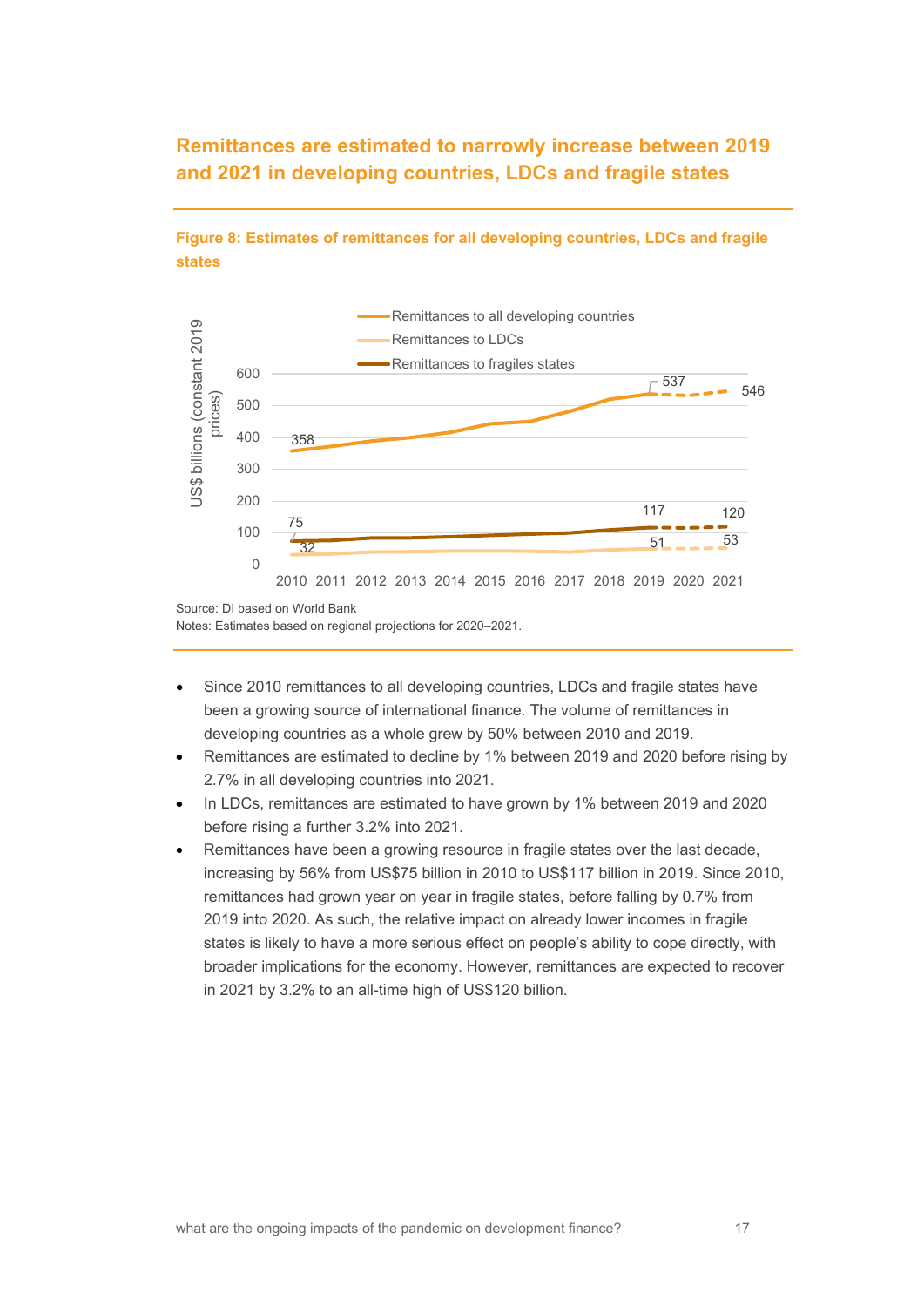## **Tourism receipts are estimated to have plummeted by 60–70% for many countries**

### **Figure 9: Estimates of tourism revenue for all developing countries, LDCs and fragile states**



Source: DI based on World Bank Notes: Estimates based on regional projections tourism arrivals for 2020–2021 changes applied to 2019 data.

- Tourism receipts are projected to have plummeted by 60–80% in many countries between 2019 and 2020, and still further into 2021 to over 90% in some cases. In Vanuatu, for example, where tourism represents around two-thirds of gross domestic product (GDP), [11](#page-23-10) receipts per capita are estimated to have fallen from just over US\$1,000 in 2019 to less than US\$50 in 2021. The likelihood of a rapid recovery in 2021 given ongoing travel and other restrictions is small.
- Between 2019 and 2020, tourism to all developing countries is estimated to have fallen by 77% from US\$409 billion to US\$94 billion. Levels then fell a further 46% into 2021 to US\$51 billion.
- In fragile states, tourism revenue is estimated to have decreased by 71% between 2019 and 2020 and a further 44% into 2021.
- Tourism levels in LDCs had been increasing since 2010, close to doubling over this period before the resulting decrease after 2019, when levels fell by 72% and then by a further 49%.
- The estimated rate of decrease between 2019 and 2021 is approximately the same in LDCs (86% decrease), fragile states (84%) and all developing countries (88%).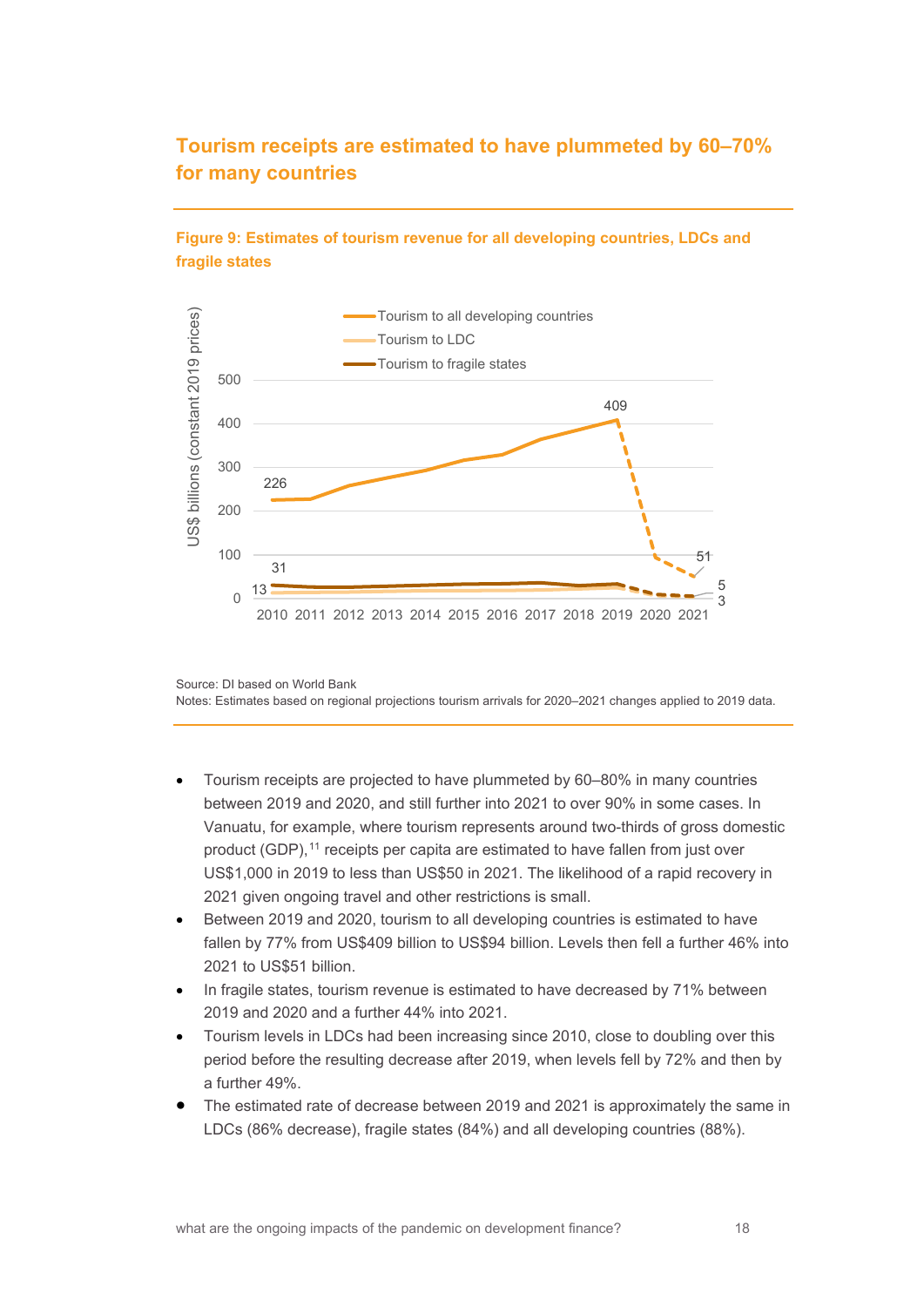## <span id="page-18-0"></span>**Conclusion**

The pandemic hit developing countries hard. Compared to high-income countries, domestic revenues in developing countries and in countries with the highest poverty levels, such as LDCs and fragile states, have taken a serious hit in 2020 and recovery is likely to take time. While the forecasts presented here suggest a recovery to pre-Covid levels of non-grant government revenue by 2025 for all country groupings (LDC, SIDS, fragile states and protracted crises), the pandemic has adversely impacted significant volumes of government revenue which would likely have resulted in greater growth in a scenario without Covid-19. Furthermore, the projected growth in non-grant government revenue between 2020 and 2025 is at very different levels for different country groupings and this needs special consideration. Fragile states saw the largest decrease in nongrant government revenue between 2019 and 2020 (18%) and their projected growth by 2025 is lower than for all developing countries (19% versus 27% from 2019 levels).

In the context of constrained domestic finance with significant and growing demands and needs, particularly in the poorest countries, external sources of finance are critical. However, major international financial flows to developing countries such as FDI and tourism are estimated to decrease in 2021 following the impact of the pandemic. And while it is positive that ODA is projected to increase from 2020 to 2025 by between 7 and 21%, support to the poorest countries including LDCs and fragile states has grown relatively slowly at 16% and 17% respectively between 2010 and 2019, compared to 24% for all developing countries, while ODA loans are rising rapidly.

The IMF estimates that US\$200 billion is needed to step up the spending response to the pandemic while an additional US\$250 billion would accelerate convergence to advanced economies. [12](#page-23-11) While a mix of development finance sources and a multifaced response needs to be considered to meet the challenge of the pandemic in developing countries, ODA has a critical role to play as the key public international resource in the countries with the most poverty such as LDCs and fragile contexts. Looking at the wider picture, major international flows have fallen in 2021 and are projected to decline even further.

In the countries where poverty is deepest and domestic resources lowest, aid is a critical resource supporting investments in key sectors to develop human capital and alleviate poverty such as health, agriculture, education, social services, digitalisation and water, sanitation and hygiene. These remain central to an [equitable pandemic recovery agenda](https://www.gatesfoundation.org/ideas/articles/equitable-economic-recovery-strategy) in the short to medium term – one that strengthens the resilience of the poorest people.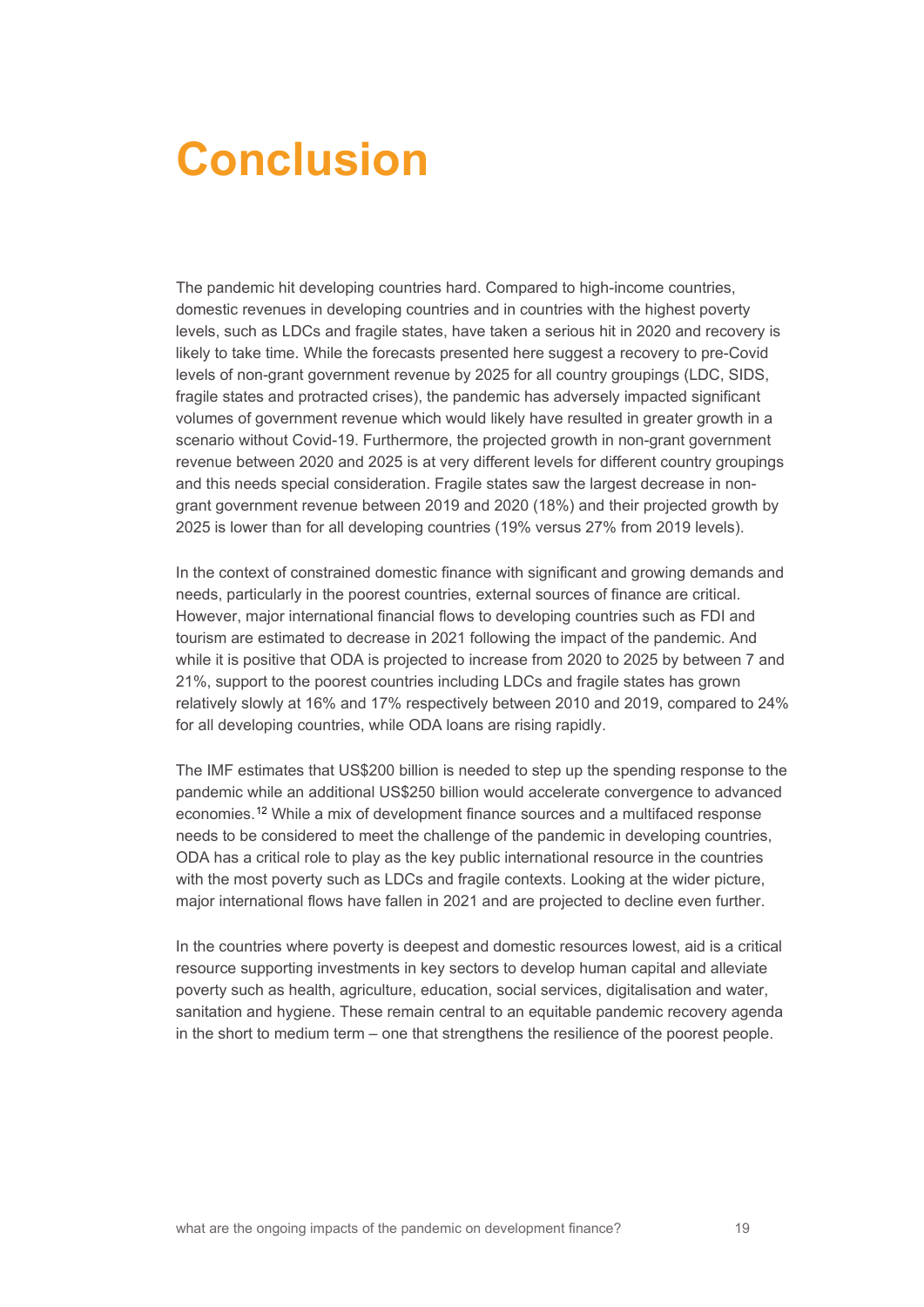# <span id="page-19-0"></span>**Appendix: Projections methodology**

## **Official development assistance**

**Projections methodology**: We consider two scenarios: a high-growth scenario and a low-growth scenario. In a high-growth scenario, projections are based on 2020 official development assistance (ODA)/gross national income (GNI) rates being maintained and applied to projected GNI. The low-growth scenario is based on the 2019 ODA/GNI rate being maintained where the 2019 ratio is higher than the 2020 ratio. This links to 2020 ratios being higher from a number of donors due to a reduction in GNI in 2020 as a result of Covid-19 and one-off larger aid expenditures, both boosting the 2020 ratios in these cases (for example to fight the pandemic and contributions to multilateral organisations). [13](#page-23-12) Experts on French, Irish, Swedish and US aid were consulted for the projected GNI to GDP ratios used for these countries. As a result, adjustments based on policy statements on the future ODA/GNI ratios have been used for France, Ireland and Sweden. Adjustments were also made for the UK based on its policy announcements around ODA to GNI. The adjustments refer to the following cases:

- **France**: Our high-growth projection is based on a steady average annual ODA increase to 2025 to reach 0.7% ODA/GNI. This is based on French lawmakers having passed a bill pledging to allocate 0.7% of the country's GNI to ODA by 2025.[14](#page-23-13) Our low-growth projection for France is based on maintaining 0.5% ODA GNI from 2021 to 2025 and the 0.7% target not being reached. At the time of research, there was no information on how France planned to hit the target, such as a gradual or sudden increase.
- **Ireland**: Our high-growth projection is based on Ireland hitting the 0.7% ODA/GNI target by 2030 and ODA/GNI growth is based on estimates for single years outlined on the indicative pathway to achieving this described by the Minister of State at the Department of Foreign Affairs, Ireland.<sup>[15](#page-23-14)</sup> The low-growth scenario is based on Ireland maintaining the level of ODA/GNI that was disbursed in 2020 of 0.31%.
- **Sweden**: Our high-growth projection is based on Sweden hitting around 1% ODA/GNI ratio. We use 1.03% as the high end of a realistic span advised from a key informant interview. Sweden hit 1.14% of ODA/GNI in 2020, however, this was driven up by a large one-off transaction and 1.14% was not seen as a reasonable estimate to use for the projections. Our low-growth scenario for Sweden is based on the country hitting 0.96% of ODA/GNI as the advised lower end of a realistic span.
- **USA**: Our high-growth projection for the USA was based on it maintaining the 2020 ODA to GNI ratio of 0.17%. Meanwhile the low-growth scenario was based on the country maintaining the 2019 ODA to GNI ratio of 0.15%. These scenarios were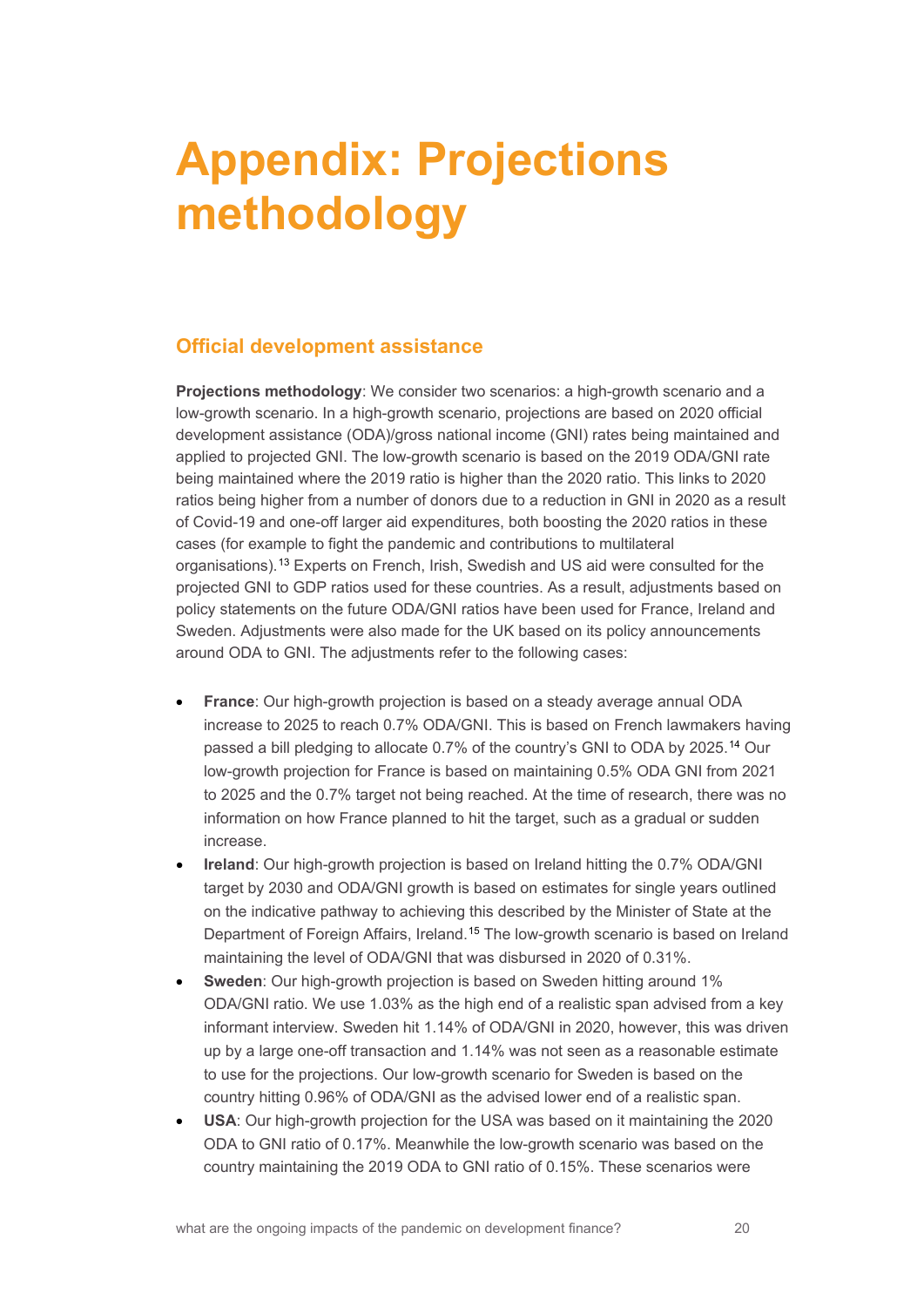based on the volume of ODA increasing in line with GDP growth from a starting point linked to recent aid activity and limited information at the time of research on expected overall shifts in aid and on aims for the ODA/GNI target.

• **UK**: Our high-growth projection for the UK is based on it maintaining 0.5% ODA GNI from 2021 to 2024 before jumping back to 0.7% in 2025. This was based firstly on the UK's announcement to cut ODA as a percent of GNI from 0.7% to 0.5% in 2021, and secondly on the government policy to commit to spending 0.7% of GNI on while official forecasts show that, on a sustainable basis the country is not borrowing for day-to-day spending and the ratio of underlying debt to GDP is falling. The return to aid spending at 0.7% of GNI would depend on the official economic forecasts published in autumn 2021. If they are similar to the most recent forecasts (published in March), we could expect aid not to return to 0.7% for at least the rest of the current parliament, which will likely end in 2024.<sup>[16](#page-23-15)</sup> Our low-growth scenario for the UK assumes that the UK's aid will be maintained at 0.5% ODA/GNI in 2025.

Projected GNI is calculated from using forward-looking GDP growth rate figures from the IMF applied to GNI levels. The estimates of GDP are based on the latest IMF World Economic Outlook update (October 2021). One caveat is in cases where a future shock to GDP and/or GNI would cause a divergence to the estimates. This can notably apply in cases where countries face a significant difference between GDP and GNI and one of the measures is affected.

### **Non-grant government revenue**

Projections on non-grant government revenue (2020–2025) are based on (1) figures provided by the IMF in Article IV documents for individual developing countries who receive grants, and (2) figures on government revenue from the IMF World Economic Outlook for countries which do not receive grants on budget.

### **International resource flows**

**Foreign direct investment:** Country-level projection estimates were made by taking regional estimates from the World Investment Report 2021: *Investing in Sustainable Recovery* (UNCTAD) and applying them to 2020 data on FDI flows for individual countries.[17](#page-23-16)

**Remittances:** Estimates for 2021 are based on regional growth estimates for 2021 applied to country-level estimates for 2020 data. This data was sourced from the World Bank's Migration and Remittances data and the World Bank press release 'Defying Predictions, Remittance Flows Remain Strong During COVID-19 Crisis' for the regional projections in 2021.[18](#page-23-17)

**Tourism**: Estimates for 2020 and 2021 were based on figures for 2019 showing 'International tourism, receipts' available on the World Bank's World Development Indicators. The estimates on tourism in 2020 and 2021 were drawn from regional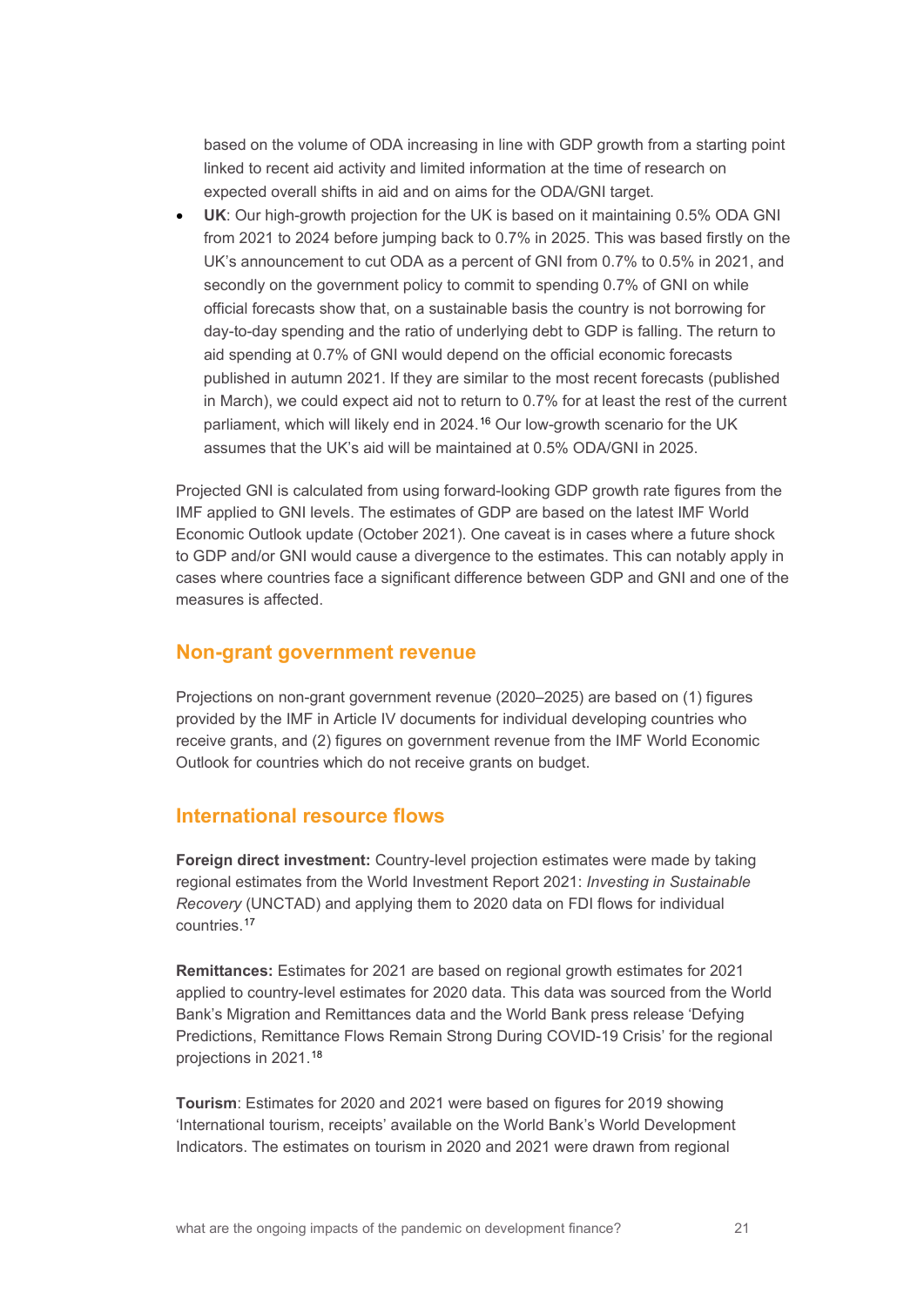projections provided by the UN World Tourism Organization with growth rates on tourism arrivals and applied to the 2019 data for individual countries.[19](#page-23-18)

Estimates shown for tourism, remittances and FDI in 2021 are made to capture spending across the entire calendar year for consistency with data shown for other years.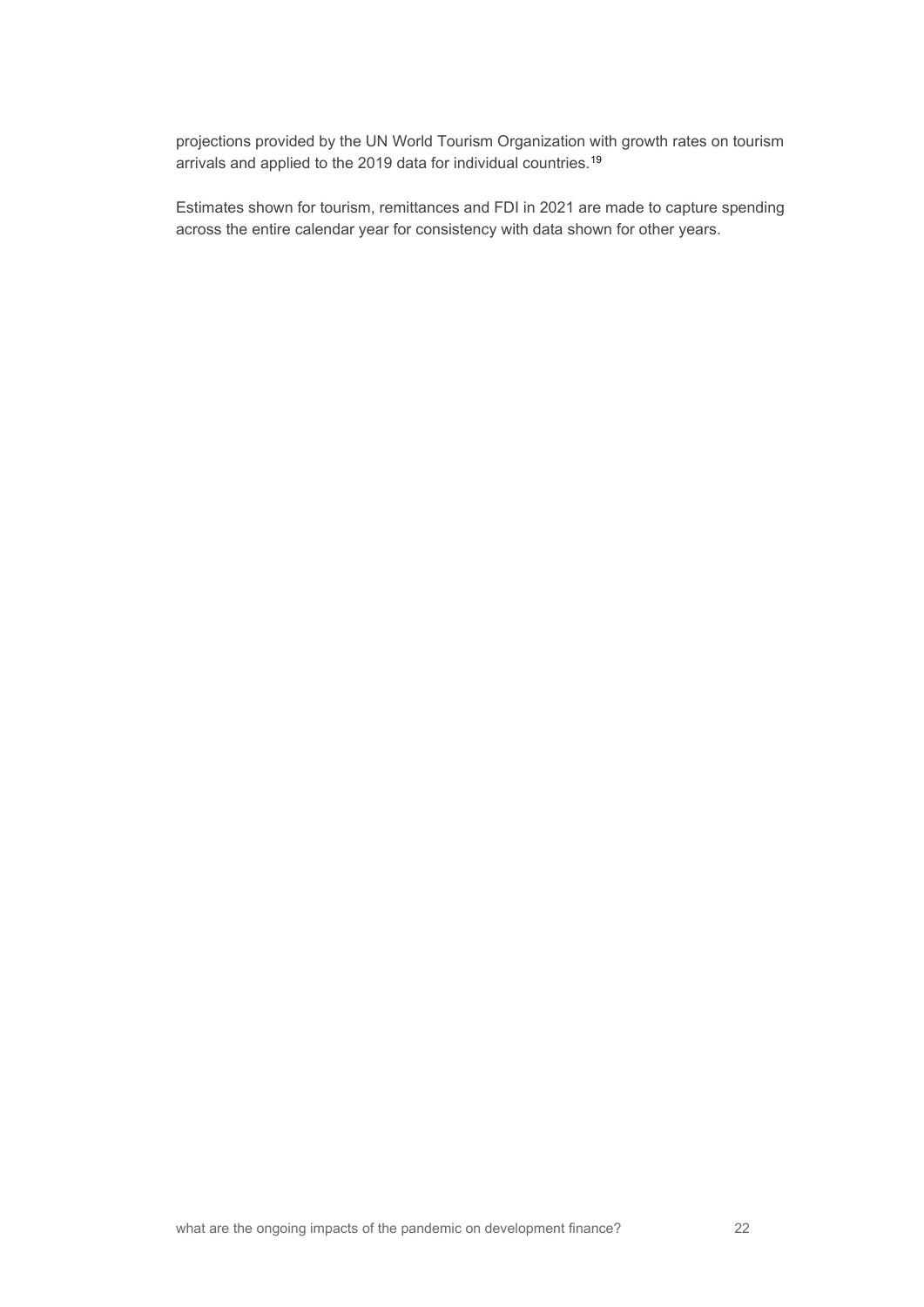## <span id="page-22-0"></span>**Notes**

<sup>1</sup> International Monetary Fund (IMF), 2021. The Great Divergence: A Fork in the Road for the Global Economy. Available at[: https://blogs.imf.org/2021/02/24/the-great-divergence-a-fork-in-the-road-for-the-global-economy](https://blogs.imf.org/2021/02/24/the-great-divergence-a-fork-in-the-road-for-the-global-economy)

<sup>2</sup> For full details on the methodology used for the high- and low-ODA projection scenarios, see the Projections Methodology section on Official Development Assistance in the Appendix.

<sup>3</sup> Data for 2021 refers to the entire calendar year.

4 IMF, 2021. Macroeconomic Developments and Prospects In Low-Income Countries–2021. Available at: [www.imf.org/en/Publications/Policy-Papers/Issues/2021/03/30/Macroeconomic-Developments-and-Prospects-](http://www.imf.org/en/Publications/Policy-Papers/Issues/2021/03/30/Macroeconomic-Developments-and-Prospects-In-Low-Income-Countries-2021-50312)[In-Low-Income-Countries-2021-50312](http://www.imf.org/en/Publications/Policy-Papers/Issues/2021/03/30/Macroeconomic-Developments-and-Prospects-In-Low-Income-Countries-2021-50312)

<sup>5</sup> OECD, 2020. The impact of coronavirus (COVID-19) and the global oil price shock on the fiscal position of oilexporting developing countries. Available at: [www.oecd.org/coronavirus/policy-responses/the-impact-of](http://www.oecd.org/coronavirus/policy-responses/the-impact-of-coronavirus-covid-19-and-the-global-oil-price-shock-on-the-fiscal-position-of-oil-exporting-developing-countries-8bafbd95)[coronavirus-covid-19-and-the-global-oil-price-shock-on-the-fiscal-position-of-oil-exporting-developing-countries-](http://www.oecd.org/coronavirus/policy-responses/the-impact-of-coronavirus-covid-19-and-the-global-oil-price-shock-on-the-fiscal-position-of-oil-exporting-developing-countries-8bafbd95)[8bafbd95](http://www.oecd.org/coronavirus/policy-responses/the-impact-of-coronavirus-covid-19-and-the-global-oil-price-shock-on-the-fiscal-position-of-oil-exporting-developing-countries-8bafbd95)

<sup>6</sup> UNCTAD, 2021. Small island developing states face uphill battle in COVID-19 recovery. Available at: <https://unctad.org/news/small-island-developing-states-face-uphill-battle-covid-19-recovery>

 $<sup>7</sup>$  For example, through additional spending and forgone revenue: the IMF notes that in terms of government</sup> fiscal support to Covid-19, additional spending and foregone revenue from 2020 onwards will make up 1.7 of the GDP of low-income countries and 4.2% of the GDP of emerging market economies. See: IMF, 2021. Fiscal Monitor Database. Available at: [https://www.imf.org/en/Publications/FM/Issues/2021/03/29/fiscal-monitor-april-](https://www.imf.org/en/Publications/FM/Issues/2021/03/29/fiscal-monitor-april-2021#Full%20Report)[2021#Full%20Report](https://www.imf.org/en/Publications/FM/Issues/2021/03/29/fiscal-monitor-april-2021#Full%20Report)

 $8$  Ibid.

<sup>9</sup> The data used refers to the latest year available provided by the source: 2020 for ODA and remittances, 2019 for FDI and tourism, and 2025 projections for non-grant government revenue. Data shown for years beyond these stated for ODA, FDI, tourism and remittances are DI's projections.

<sup>10</sup> UN. Draft Doha Programme of Action for Least Developed Countries Introduction -- 'From Istanbul Priorities to Doha Commitments'. Available at: [www.un.org/ldc5/sites/www.un.org.ldc5/files/rev1\\_of\\_the\\_poa\\_ldc5.pdf](http://www.un.org/ldc5/sites/www.un.org.ldc5/files/rev1_of_the_poa_ldc5.pdf)

<sup>11</sup> Development Policy Centre, 2015. Tourism and economic diversification in Vanuatu. Available at: [https://devpolicy.org/tourism-and-economic-diversification-in-vanuatu-20150616](https://devpolicy.org/tourism-and-economic-diversification-in-vanuatu-20150616/)

<sup>12</sup> IMF, 2021. Macroeconomic Developments and Prospects In Low-Income Countries–2021. Available at: [www.imf.org/en/Publications/Policy-Papers/Issues/2021/03/30/Macroeconomic-Developments-and-Prospects-](https://www.imf.org/en/Publications/Policy-Papers/Issues/2021/03/30/Macroeconomic-Developments-and-Prospects-In-Low-Income-Countries-2021-50312)[In-Low-Income-Countries-2021-50312](https://www.imf.org/en/Publications/Policy-Papers/Issues/2021/03/30/Macroeconomic-Developments-and-Prospects-In-Low-Income-Countries-2021-50312)

<sup>13</sup> For further detail on reasons for changes in ODA to individual donors in 2020 see OECD's ODA in 2020 Preliminary Summary. Available at: [www.oecd.org/dac/financing-sustainable-development/development](http://www.oecd.org/dac/financing-sustainable-development/development-finance-data/ODA-2020-detailed-summary.pdf)[finance-data/ODA-2020-detailed-summary.pdf](http://www.oecd.org/dac/financing-sustainable-development/development-finance-data/ODA-2020-detailed-summary.pdf)

<sup>14</sup> For more information, see: Devex, 2021. France approves massive increase of ODA budget. [www.devex.com/news/france-approves-massive-increase-of-oda-budget-100467](https://www.devex.com/news/france-approves-massive-increase-of-oda-budget-100467)

<sup>15</sup> For details, see: Houses of the Oireachtas, 2021. Overseas Development Aid. [www.oireachtas.ie/en/debates/question/2021-03-24/744/?highlight%5B0%5D=0.7](https://www.oireachtas.ie/en/debates/question/2021-03-24/744/?highlight%5B0%5D=0.7)

<sup>16</sup> For more information, see: UK Parliament: House of Commons Library, 2021. The 0.7 percent aid target. <https://researchbriefings.files.parliament.uk/documents/SN03714/SN03714.pdf>

<sup>17</sup> UNCTAD, 2021. Investment Trends Monitor, January 2021. Available at:

[https://unctad.org/system/files/official-document/diaeiainf2021d1\\_en.pdf](https://unctad.org/system/files/official-document/diaeiainf2021d1_en.pdf)

<sup>18</sup> World Bank, 2021. Defying predictions, remittance flows remain strong during COVID-19 crisis. Press release. Available at: [www.worldbank.org/en/news/press-release/2021/05/12/defying-predictions-remittance](https://www.worldbank.org/en/news/press-release/2021/05/12/defying-predictions-remittance-flows-remain-strong-during-covid-19-crisis)[flows-remain-strong-during-covid-19-crisis](https://www.worldbank.org/en/news/press-release/2021/05/12/defying-predictions-remittance-flows-remain-strong-during-covid-19-crisis)

19 World Tourism Organization, The first global dashboard for tourism insights, [www.unwto.org/unwto-tourism](https://www.unwto.org/unwto-tourism-dashboard)[dashboard](https://www.unwto.org/unwto-tourism-dashboard) (accessed 1 October 2021).